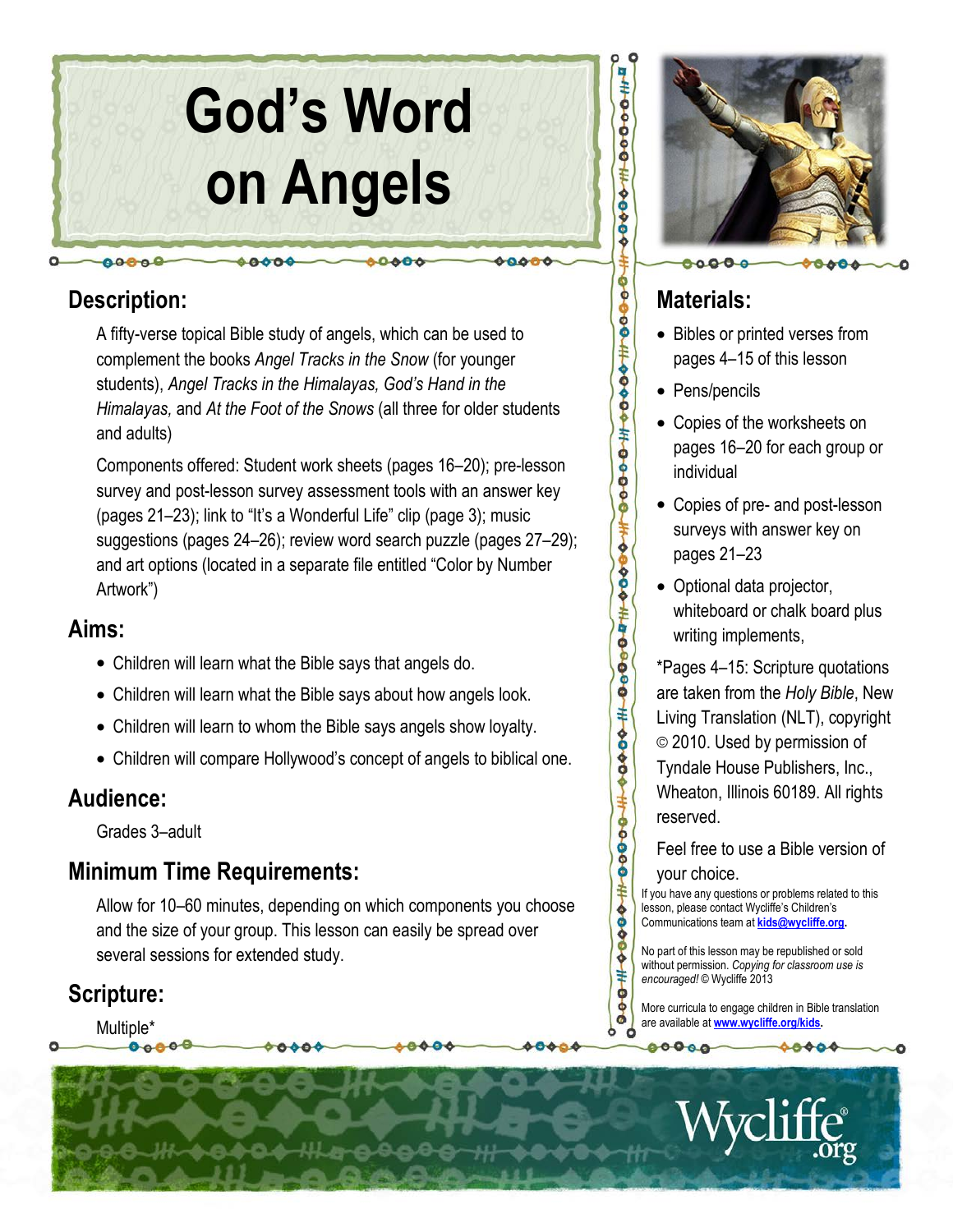# Pre-class Preparation:

- Decide if your students have the necessary skills to look up Bible verses on their own. If so, each student should have a Bible.
- Optional: Print pages 4–15 of this lesson, and cut them into strips. Hand out different verses to each group, or create your own printed pages from the translation of your choosing. You may use the accompanying data projection option and fill in the student work page blanks with a dry erase marker on a whiteboard. This works well for a large group activity and helps students with spelling.
- Decide how much time you have, and choose one of the following options for your groups:
	- o Complete all or some of the verses in each section as one group.
	- o Assign different verses from each section to different smaller group so that group #1 fills in the blank on statement #1 under each section, group #2 fills in the blank on statement #2, and so on under each section. Then each group shares answers with all the students. Since not all sections have the same number of questions, you may need to assign some groups the same questions in some sections.
	- o Complete one section per group.
- Print one pre- and one post-lesson survey from pages 21–23 for each student to assess what they learned.
- Optional: Print one word search for each student from pages 27–29, choosing either the one with hints or the one with no hints.
- Decide on one of the following presentation options:
	- o Individual students: one student worksheet set and pencil for each student
	- o Groups of two to four students: one student worksheet set and pencil for each group, or one set and pencil for each student
	- $\circ$  Large group activity: chalkboard, whiteboard, and writing implements, and PowerPoint slides
- If you choose to use a data projector, practice with your equipment ahead of time and cue up video trailer of "It's a Wonderful Life."
- This lesson plan is written for use with groups of two to four students. You'll need to adapt it ahead of time for individual or large group presentations. (All groups doing all verses at the same time takes about an hour. You could spread this over several sessions if you have a shorter time frame for each session.)

8080

80000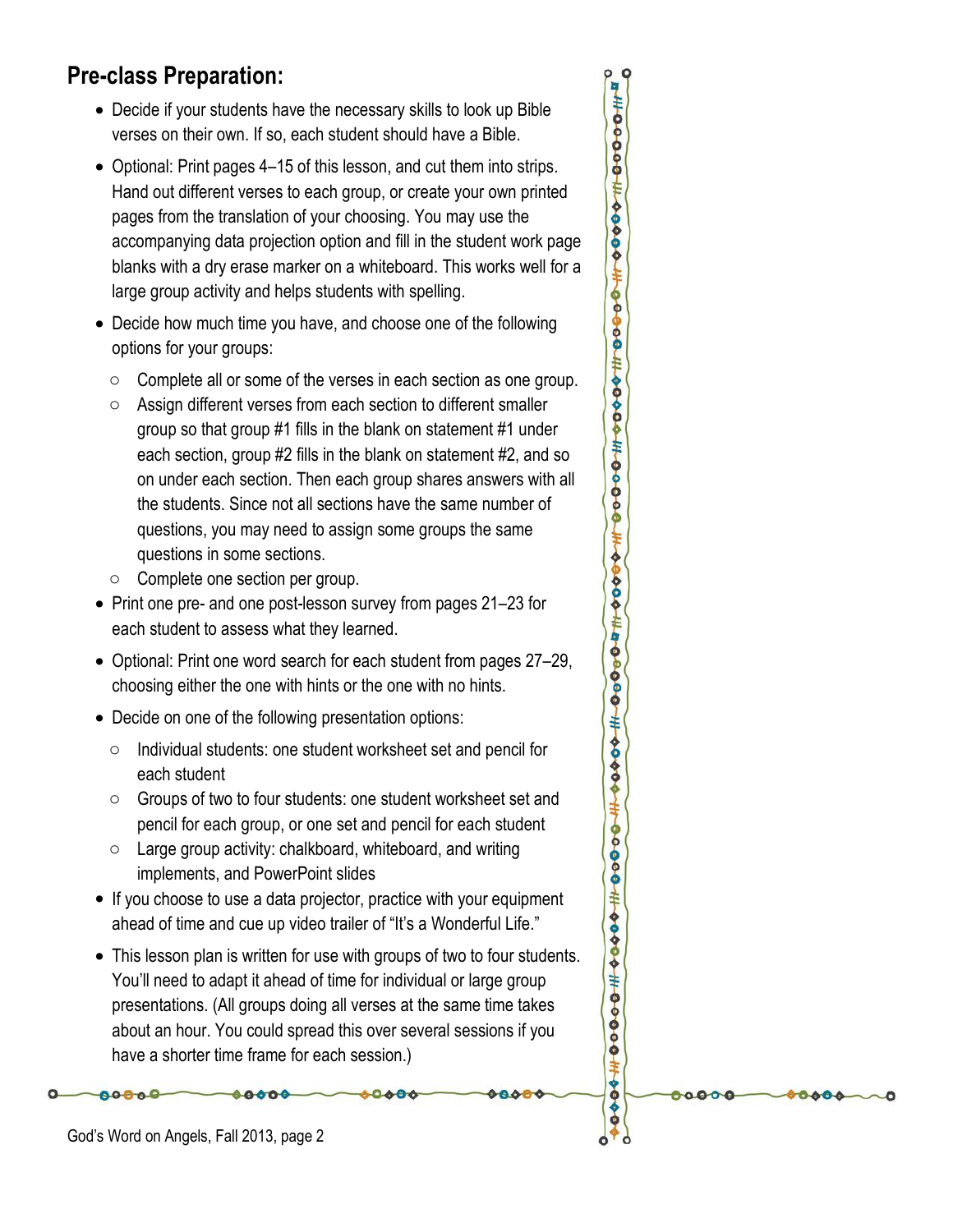# Class Time:

#### Pass out the pre-lesson survey about angels from page 21. Give students a few minutes to complete the page and sign their names. Then collect the surveys and say,

Did the story Angel Tracks in the Snow make you curious about angels and what they do? Today, we will look at Bible verses that mention angels. We'll discover what angels do, whom they serve, and how they look. You can use your Bible concordances later to do this kind of topical study on any subject. Someone already looked up all the verses about angels, and we will study just a few. God might change our ideas about angels as we look at what the Bible says.

## Instructions for the Topical Bible Study

- Divide students into small groups, ideally of two to four students. Include an adult or older student if some need reading help.
- Give each student a worksheet for individual answers, or ask each group to choose one person to write down the group's answers for the section/questions they have been assigned.
- Hand out individual verses that you've cut from pages 4–15, or assign verses for students to look up in their own Bibles.
- Ask each group to discuss each numbered question, and choose one answer. Tell them not to write on the top line--you'll do that together. Ask groups to stand when they complete their sheets.
- When all have stood, ask for an answer from each group.
- Finally, agree upon a general answer for the section heading.

#### After you have finished the topical study, hand out post-lesson surveys and say,

Now that we've finished the study, let's see if any of your answers changed. Answer the same questions based on what you just learned.

After the post-lesson survey, hand students their pre-lesson surveys and allow them to compare their own two surveys. Ask what they learned about angels.

# Review and Supplemental Activities:

- View movie trailer and compare the idea that men become angels with biblical descriptions of angels. (Possible link is to the right.)
- Complete the word search and coloring pages.
- Close with songs that reinforce biblical concept of angels.  $00000$ 40004 8080

# Materials:

- Pre-lesson survey found on page 21, one per student
- Pencils or pens

• Student worksheets, Bible verse pages, and answer key

• Post-lesson survey found on page 22, answers on page 23

- "It's a Wonderful Life" clip at www.youtube.com/watch?v=9fI rXo0raaU (skip advertisement)
- Word search review from pages 27–29
- Songs for use with data projector on pages 24–26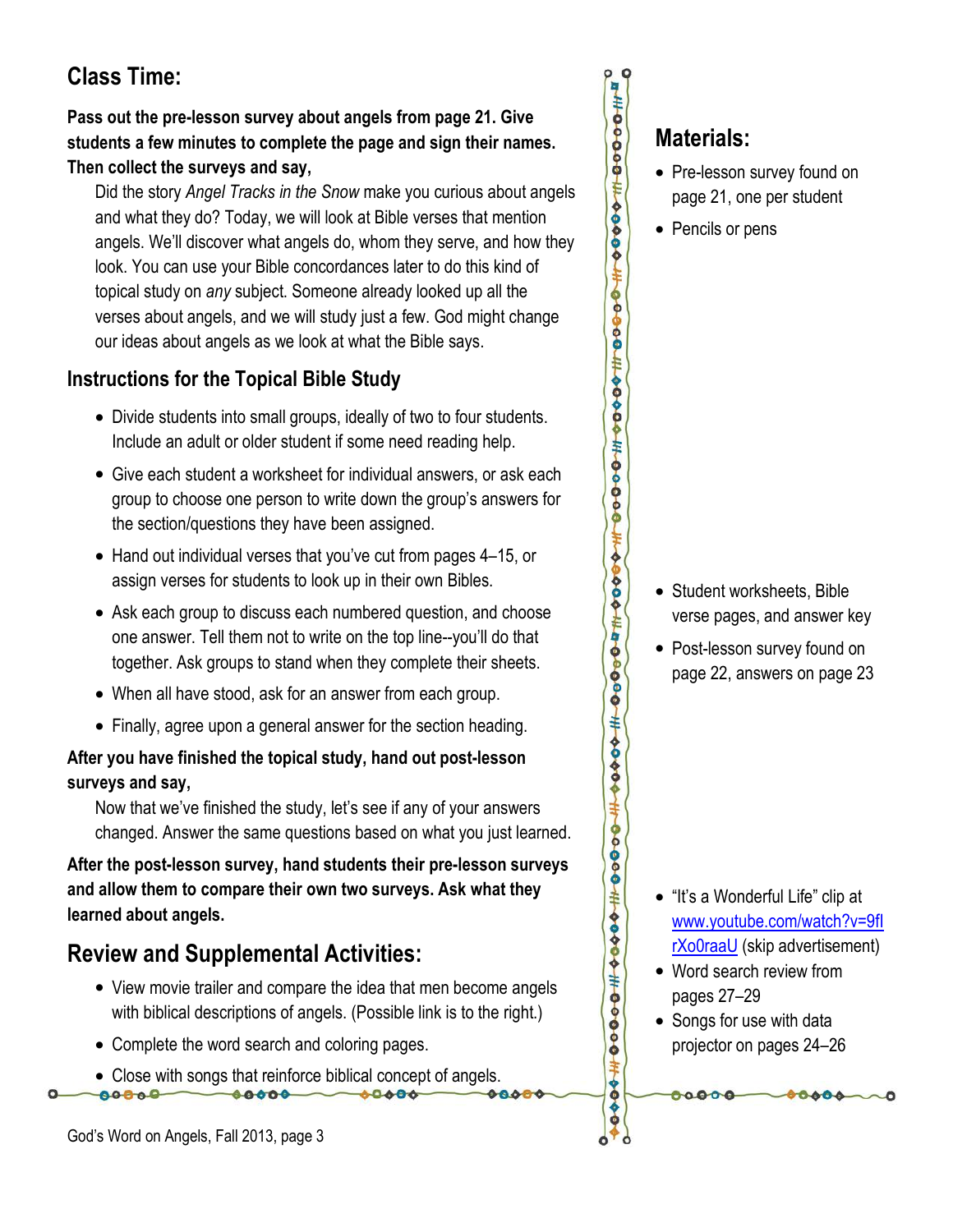# God's Word on Angels Scripture Verses

(Optional: Cut these verses into strips and pass them out to students.)

- 1. Luke 2:13 "Suddenly, the angel was joined by a vast host of others—the armies of heaven—praising God…"
- 2. Psalm 103:20 "Praise the LORD, you angels, you mighty ones who carry out his plans…"
- 3. Mark 13:26–27 "Then everyone will see the Son of Man coming on the clouds with great power and glory. And he will send out his angels to gather his chosen ones from all over the world—from the farthest ends of the earth and heaven."
- 4. Genesis 19:1, 13 "That evening the two angels came to the entrance of the city of Sodom. Lot was sitting there, and when he saw them, he stood up to meet them. Then he welcomed them and bowed with his face to the ground…[The angels said,] 'We are about to destroy this city completely. The outcry against this place is so great it has reached the LORD, and he has sent us to destroy it.'"

 $00000$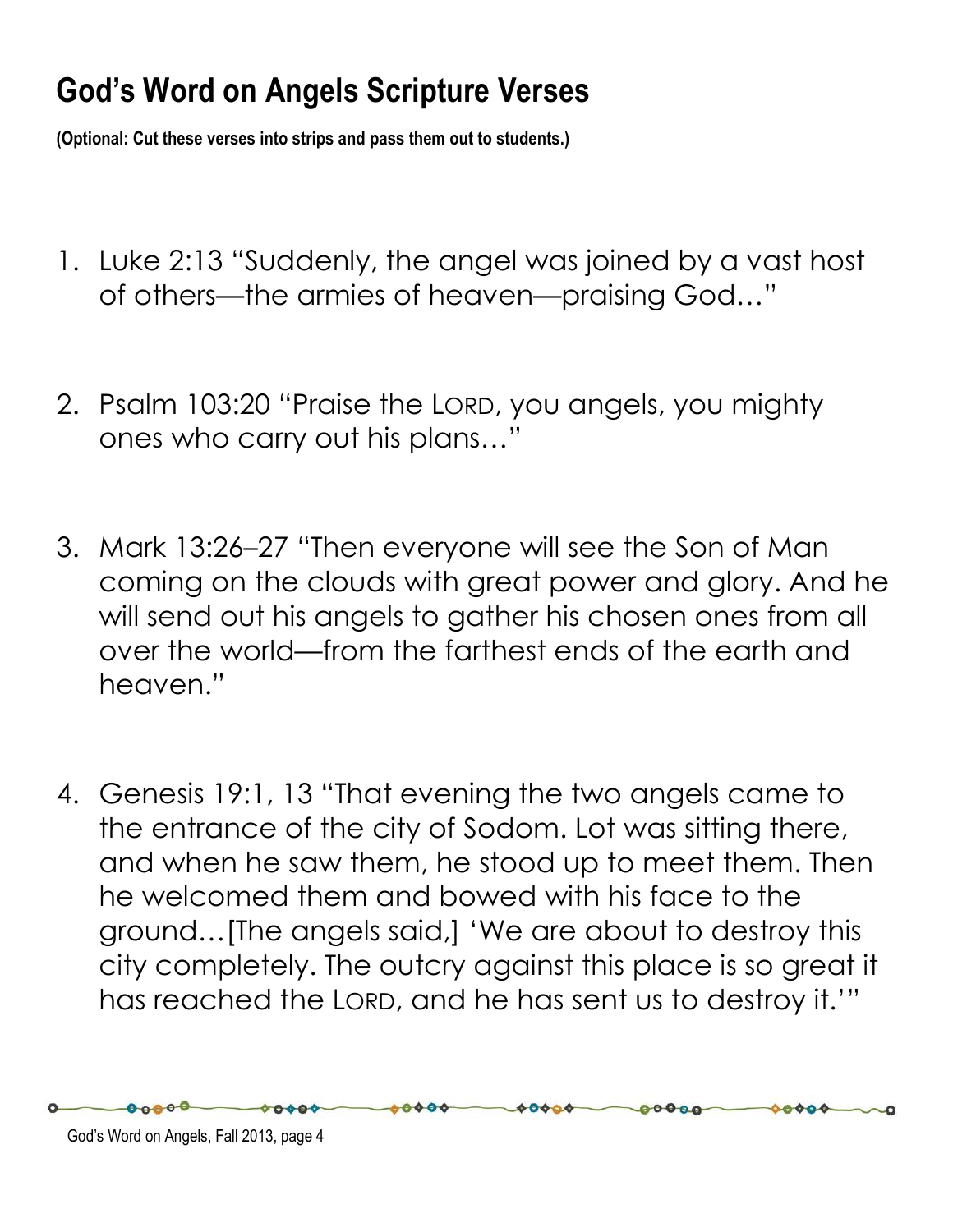- 5. Matthew 13:41–42 "The Son of Man will send his angels, and they will remove from his Kingdom everything that causes sin and all who do evil. And the angels will throw them into the fiery furnace, where there will be weeping and gnashing of teeth."
- 6. Matthew 1:20 "As he considered this, [divorcing Mary] an angel of the Lord appeared to him in a dream. 'Joseph, son of David,' the angel said, 'do not be afraid to take Mary as your wife. For the child within her was conceived by the Holy Spirit.'"
- 7. Matthew 2:13 "After the wise men were gone, an angel of the Lord appeared to Joseph in a dream. 'Get up! Flee to Egypt with the child and his mother,' the angel said. 'Stay there until I tell you to return, because Herod is going to search for the child to kill him.'"
- 8. Matthew 2:19–20 "When Herod died, an angel of the Lord appeared in a dream to Joseph in Egypt. 'Get up!' the angel said. 'Take the child and his mother back to the land of Israel, because those who were trying to kill the child are dead.'"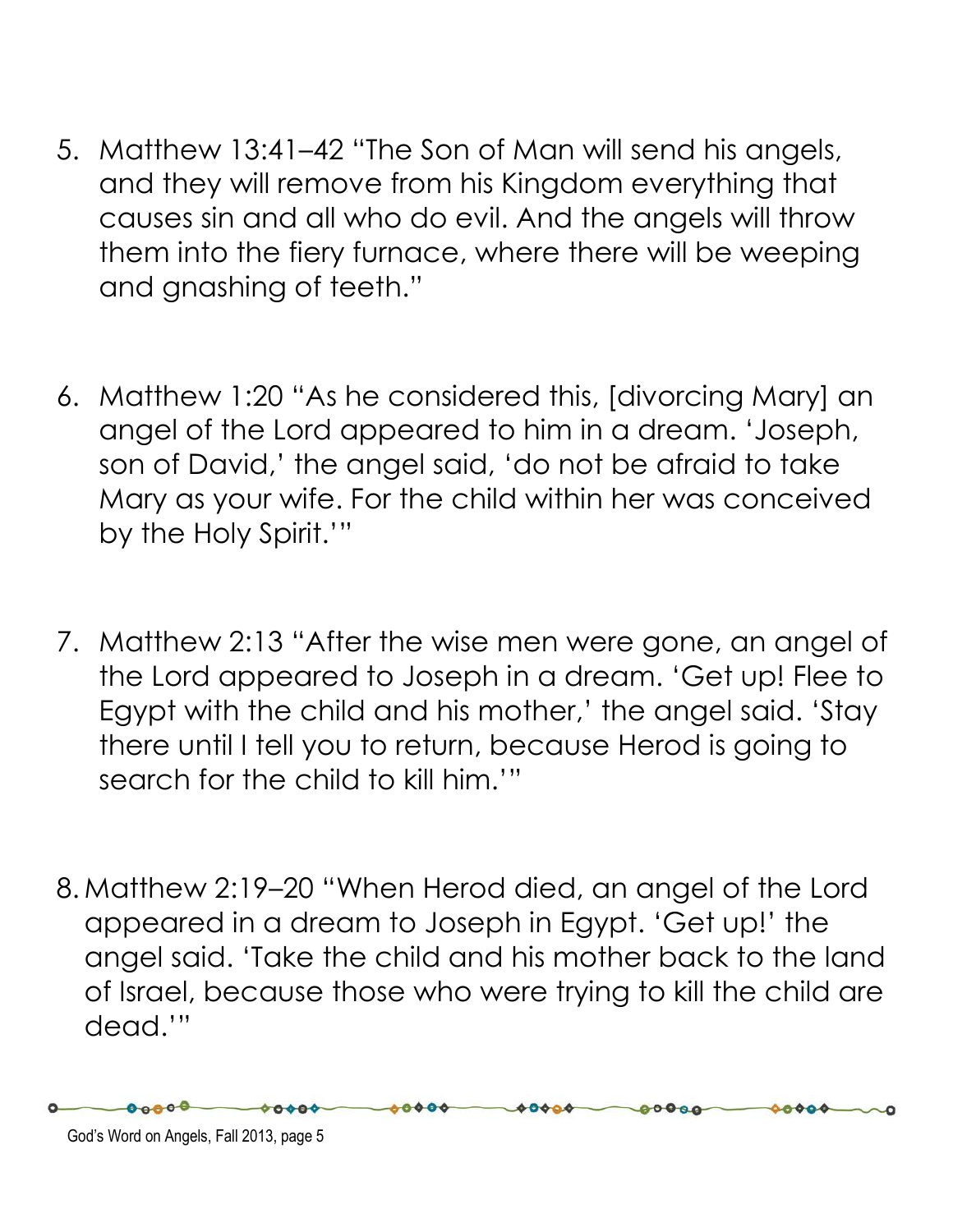- 9. Luke 1:19 "Then the angel said, 'I am Gabriel! I stand in the very presence of God. It was he who sent me to bring you this good news!'"
- 10.2 Kings 1:15 "Then the angel of the LORD said to Elijah, 'Go down with him [the king's captain], and don't be afraid of him.' So Elijah got up and went with him to the king."
- 11.Genesis 24:7b "He will send his angel ahead of you, and he will see to it that you find a wife there for my son."
- 12.Acts 8:26 "As for Philip, an angel of the Lord said to him, 'Go south down the desert road that runs from Jerusalem to Gaza.'"
- 13. Luke 2:10–11 "but the angel reassured them. 'Don't be afraid!' he said. 'I bring you good news that will bring great joy to all people. The Savior—yes, the Messiah, the Lord—has been born today in Bethlehem, the city of David!'"
- 14. Exodus 23:20 "See, I am sending an angel before you to protect you on your journey and lead you safely to the place I have prepared for you."

 $00000$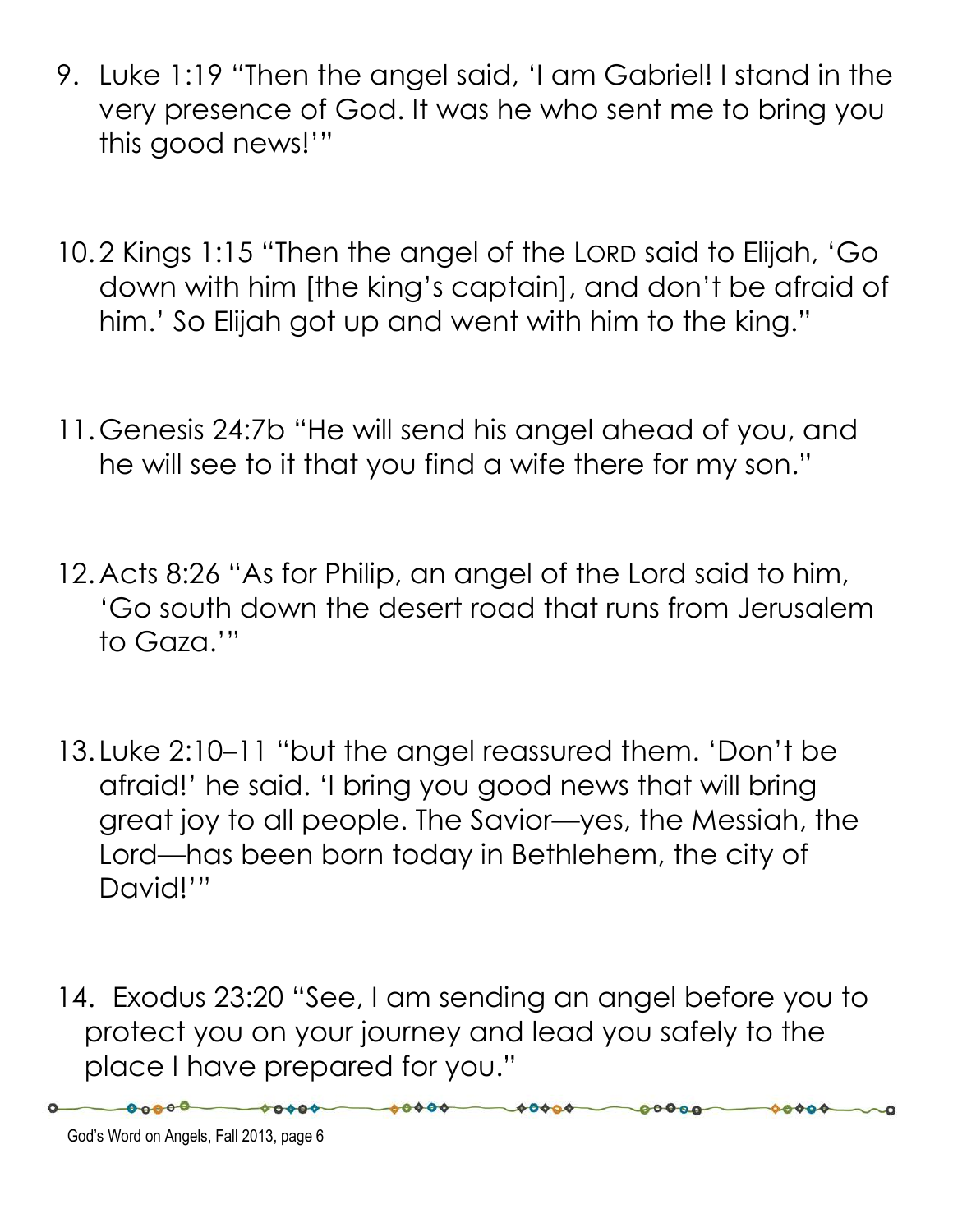- 15.Psalm 91:1, 11 "Those who live in the shelter of the Most High will find rest in the shadow of the Almighty…For he will order his angels to protect you wherever you go."
- 16.Matthew 18:10, 14 "Beware that you don't look down on any of these little ones. For I tell you that in heaven their angels are always in the presence of my heavenly Father…In the same way, it is not my heavenly Father's will that even one of these little ones should perish."
- 17.Genesis 19:11 "Then they [angels] blinded all the men, young and old, who were at the door of the house [ready to break down the door], so they gave up trying to get inside."
- 18.1 Kings 19:5–8 "Then he lay down and slept under the broom tree. But as he was sleeping, an angel touched him and told him, 'Get up and eat!' He looked around and there beside his head was some bread baked on hot stones and a jar of water! So he ate and drank and lay down again. Then the angel of the LORD came again and touched him and said, 'Get up and eat some more, or the journey ahead will be too much for you.' So he got up and ate and drank, and the food gave him enough strength to travel forty days and forty nights to Mount Sinai, the mountain of God."

00000

60000

 $0.0800 -$ 

 $-00000$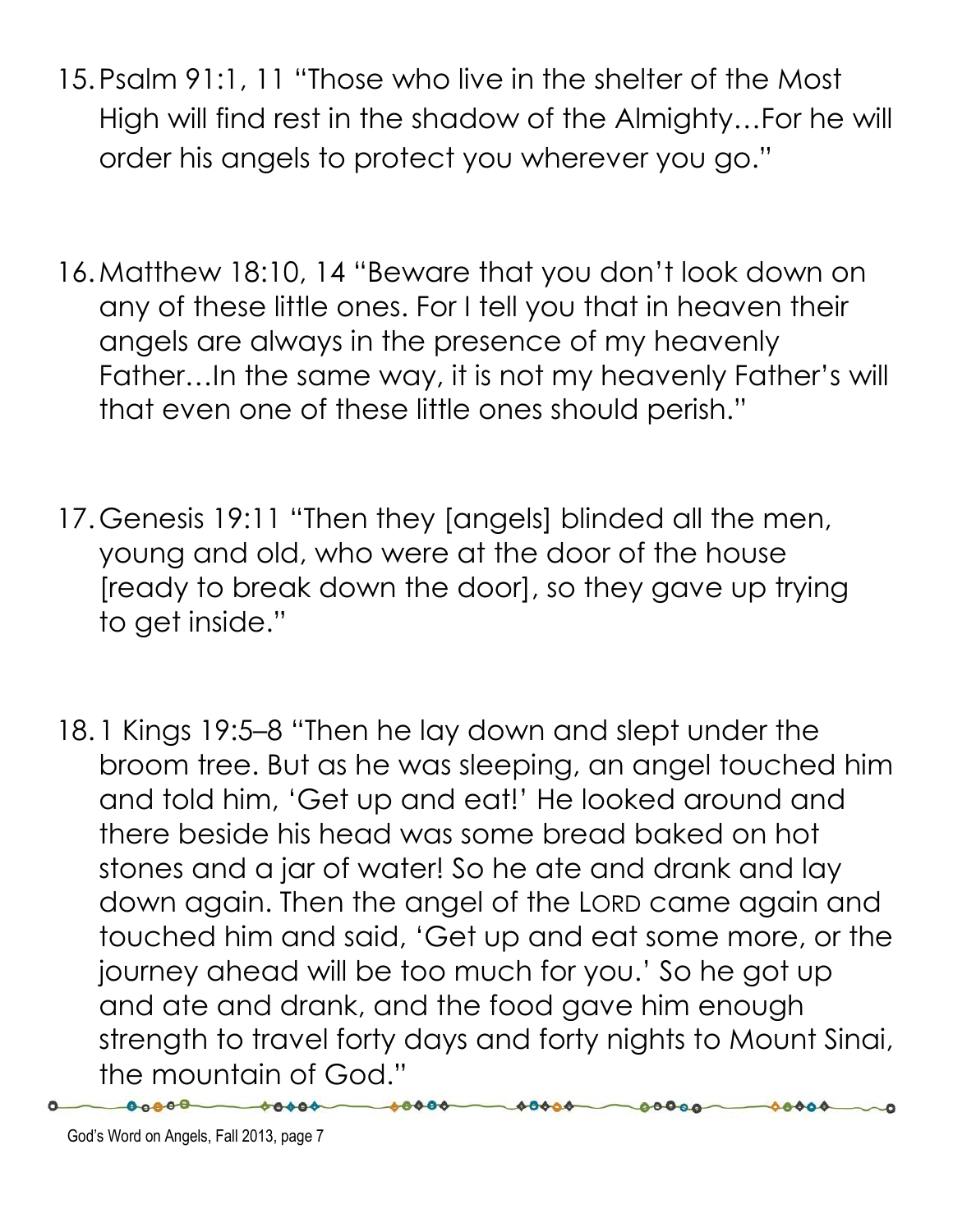- 19.Hebrews 1:14 "Therefore, angels are only servants spirits sent to care for people who will inherit salvation."
- 20. Luke 16:22a "Finally, the poor man [Lazarus] died and was carried by the angels to be with Abraham."
- 21.Mark 1:13 "where he [Jesus] was tempted by Satan for forty days. He was out [in the desert] among the wild animals, and angels took care of him."
- 22.Daniel 9:22 "He explained to me, 'Daniel, I have come here to give you insight and understanding.'"
- 23.Matthew 28:5–6a "Then the angel spoke to the women. 'Don't be afraid!' he said. 'I know you are looking for Jesus, who was crucified. He isn't here! He is risen from the dead, just as he said would happen.'"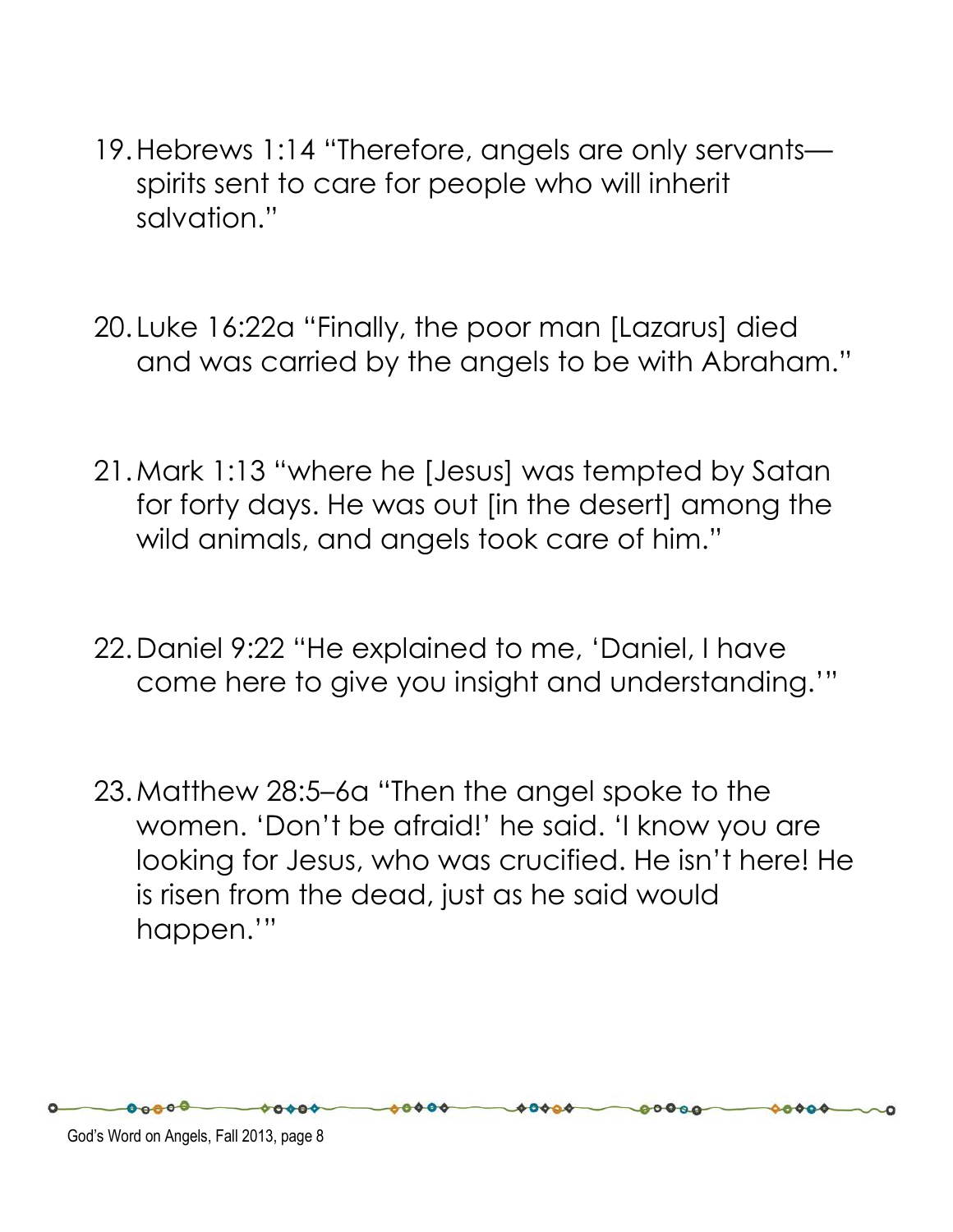- 24.Acts 1:9–11 "After saying this, he [Jesus] was taken up into a cloud while they [the apostles] were watching, and they could no longer see him. As they strained to see him rising into heaven, two white-robed men suddenly stood among them. 'Men of Galilee,' they said, 'why are you standing here staring into heaven? Jesus has been taken from you into heaven, but someday he will return from heaven in the same way you saw him go!'"
- 25.Acts 27:23–24 "For last night an angel of the God to whom I belong and whom I serve stood beside me, and he said, 'Don't be afraid, Paul, for you will surely stand trial before Caesar! What's more, God in his goodness has granted safety to everyone sailing with you.'"
- 26.Numbers 20:16a "But when we [the Israelites] cried out to the LORD, he heard us and sent an angel who brought us out of Egypt."
- 27.Psalm 34:7 "For the angel of the LORD is a guard; he surrounds and defends all who fear him."

God's Word on Angels, Fall 2013, page 9

 $00000$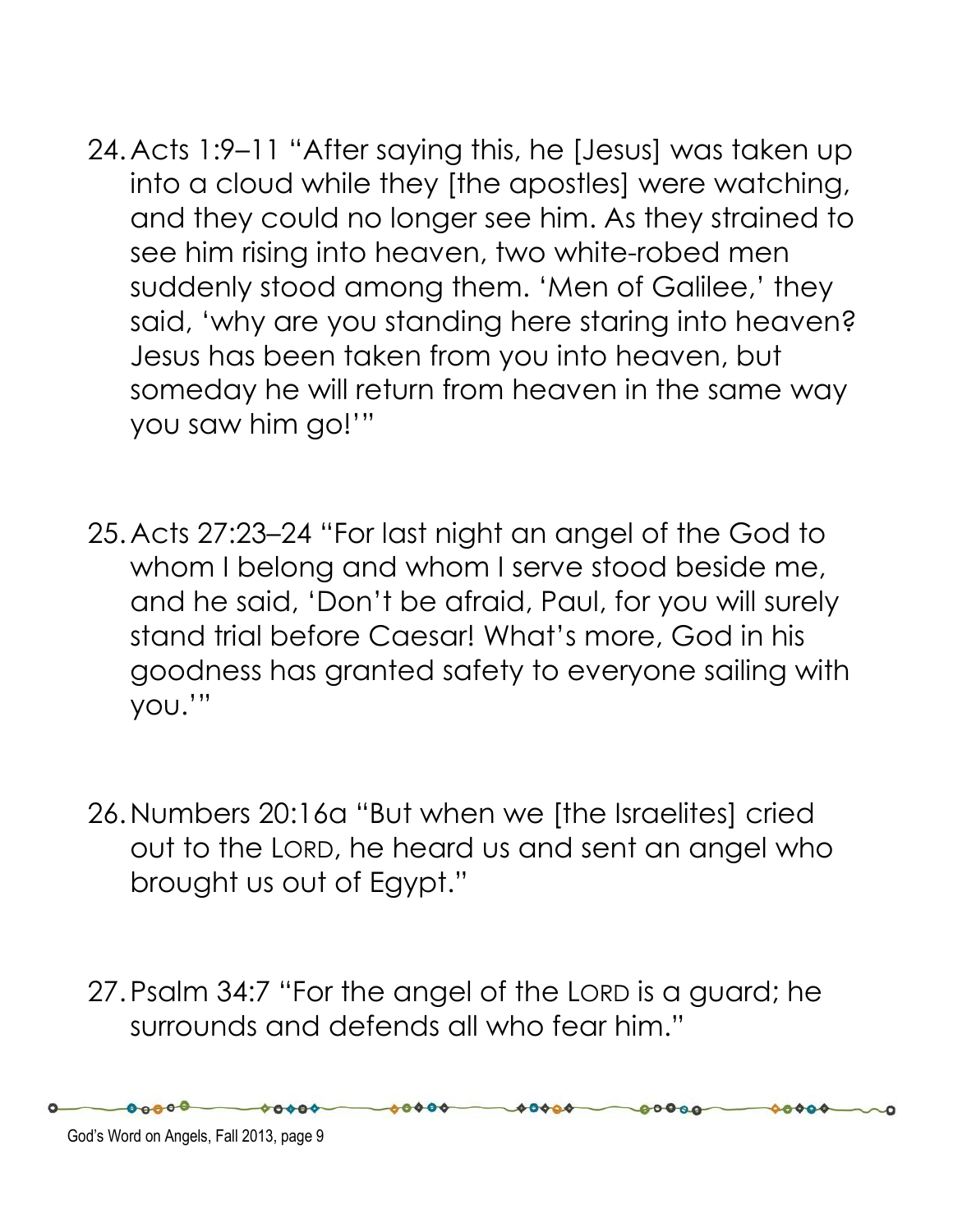- 28.Acts 1:9–11 "After saying this, he [Jesus] was taken up into a cloud while they [the apostles] were watching, and they could no longer see him. As they strained to see him rising into heaven, two white-robed men suddenly stood among them. 'Men of Galilee,' they said, 'why are you standing here staring into heaven? Jesus has been taken from you into heaven, but someday he will return from heaven in the same way you saw him go!'"
- 29.Acts 27:23–24 "For last night an angel of the God to whom I belong and whom I serve stood beside me, and he said, 'Don't be afraid, Paul, for you will surely stand trial before Caesar! What's more, God in his goodness has granted safety to everyone sailing with you.'"
- 30.Numbers 20:16a "But when we [the Israelites] cried out to the LORD, he heard us and sent an angel who brought us out of Egypt."
- 31.Numbers 22:23a "Balaam's donkey saw the angel of the LORD standing in the road with a drawn sword in his hand."
- 32.Numbers 22:31a "Then the LORD opened Balaam's eyes, and he saw the angel of the LORD standing in the roadway with a drawn sword in his hand."

 $00000$ 

 $00000 -$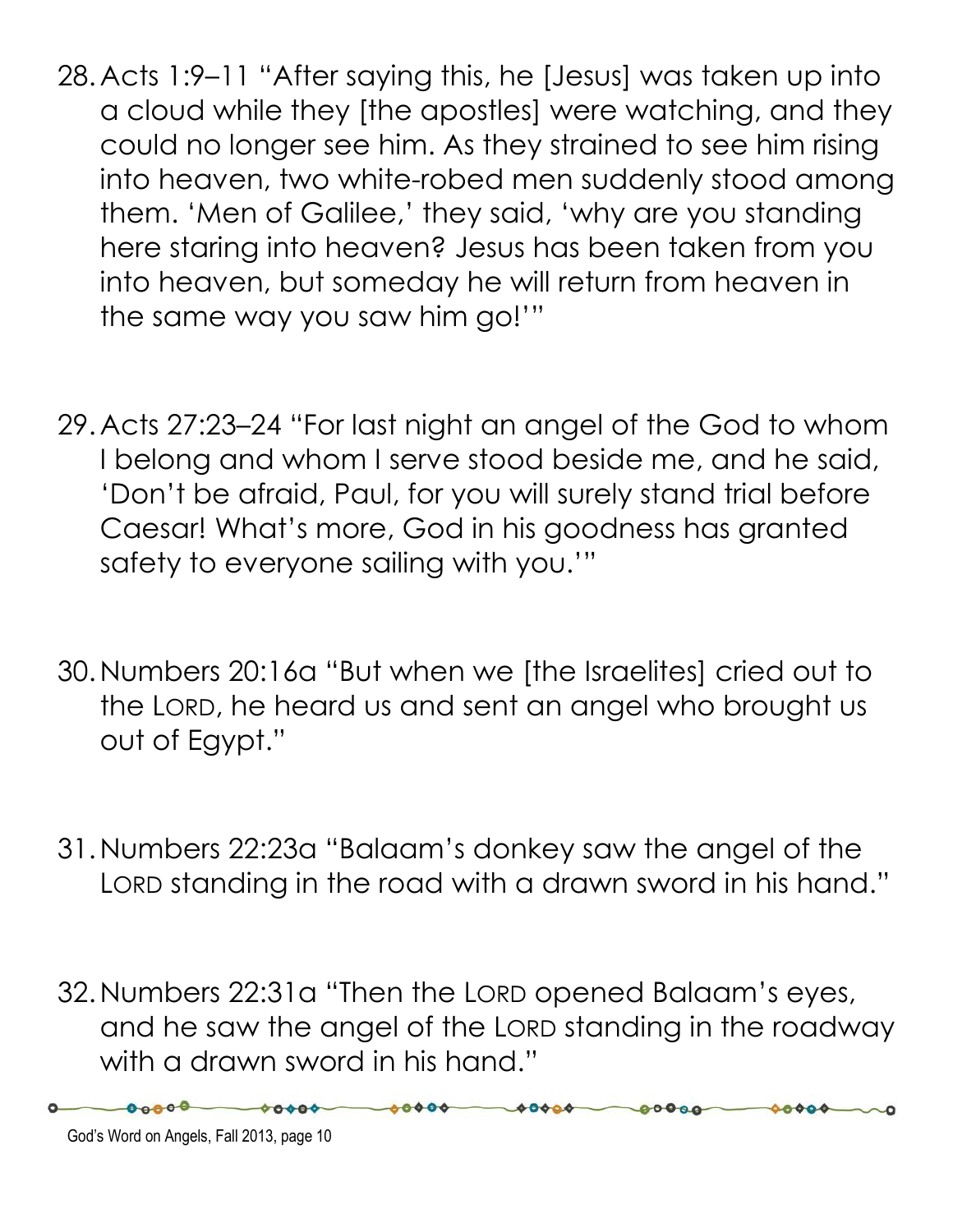- 33.Numbers 22:34a "Then Balaam confessed to the angel of the LORD, 'I have sinned. I didn't realize you were standing in the road to block my way.'"
- 34.2 Kings 6:17 "Then Elisha prayed, 'O LORD, open his eyes and let him see!' The LORD opened the young man's eyes, and when he looked up, he saw that the hillside around Elisha was filled with horses and chariots of fire."
- 35. Judges 13:6 "The woman ran and told her husband, 'A man of God appeared to me! He looked like one of God's angels, terrifying to see. I didn't ask where he was from, and he didn't tell me his name.'"
- 36.Matthew 28:2–4 "Suddenly there was a great earthquake! For an angel of the Lord came down from heaven, rolled aside the stone, and sat on it. His face shone like lightening, and his clothing was as white as snow. The guards shook with fear when they saw him, and they fell into a dead faint."
- 37. Luke 1:11–12 "While Zechariah was in the sanctuary, an angel of the Lord appeared to him, standing to the right of the incense altar. Zechariah was shaken and overwhelmed with fear when he saw him."

 $AAAA$ 

 $00000$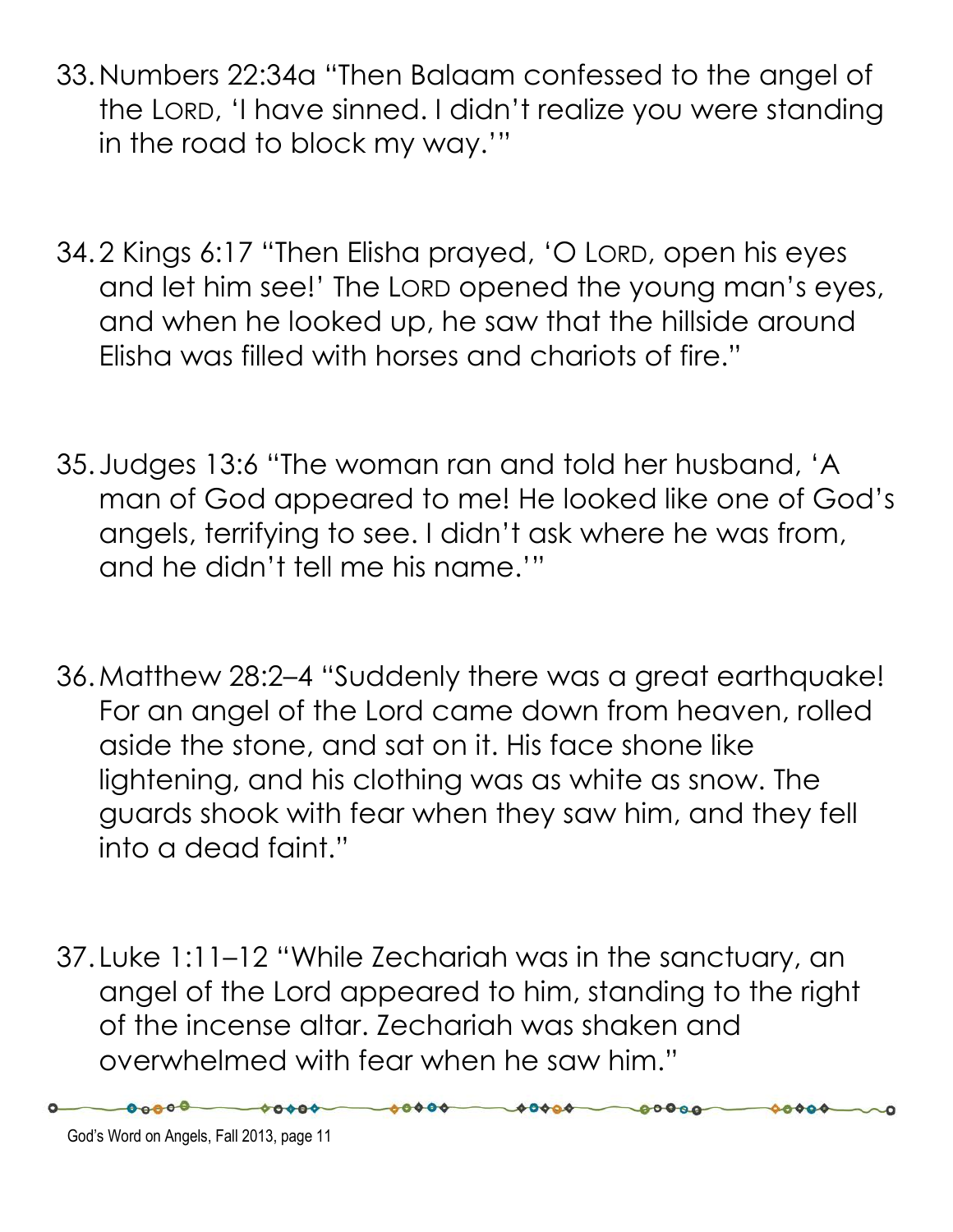- 38.2 Thessalonians 1:7–8 "And God will provide rest for you who are being persecuted and also for us when the Lord Jesus appears from heaven. He will come with his mighty angels, in flaming fire, bringing judgment on those who don't know God and on those who refuse to obey the Good News of our Lord Jesus."
- 39.2 Peter 2:11 "But the angels, who are far greater in power and strength, do not dare to bring from the Lord a charge of blasphemy against those supernatural beings."
- 40.Revelation 5:2a "And I saw a strong angel, who shouted with a loud voice…"
- 41.Hebrews 13:2 "Don't forget to show hospitality to strangers, for some who have done this have entertained angels without realizing it!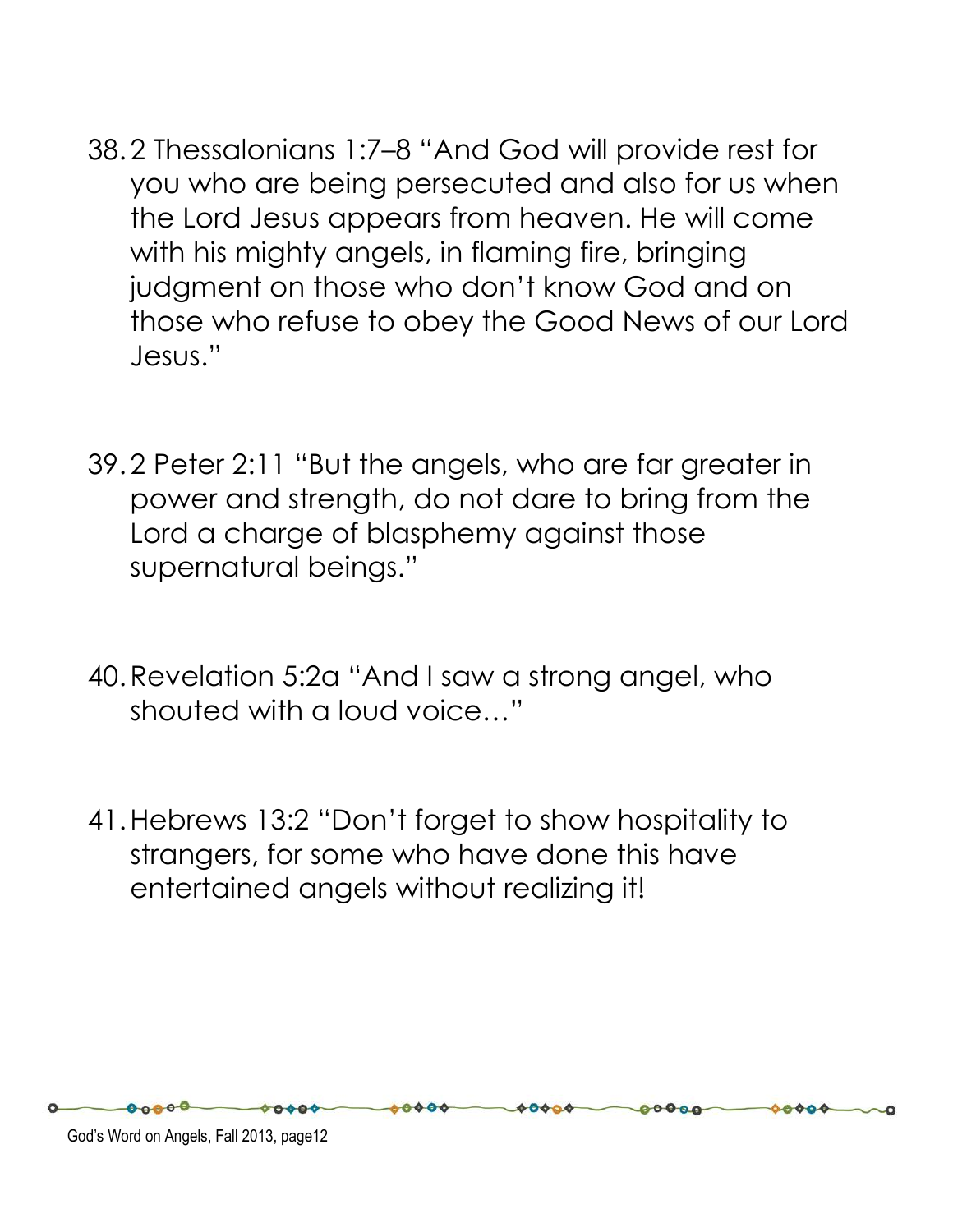- 42.Genesis 18:1–5a, 19:1a "The LORD appeared again to Abraham near the oak grove belonging to Mamre...He looked up and noticed three men standing nearby. When he saw them, he ran to meet them and welcomed them, bowing low to the ground. 'My lord,' he said, 'if it pleases you, stop here for a while. Rest in the shade of this tree while water is brought to wash your feet. And since you've honored your servant with this visit, let me prepare some food to refresh you before you continue on your journey.'…That evening the two angels came to the entrance of the city of Sodom."
- 43.Genesis 19:1a, 4–5a "That evening the two angels came to the entrance of the city of Sodom.…But before they retired for the night, all the men of Sodom, young and old, came from all over the city and surrounded the house. They shouted to Lot, 'Where are the men who came to spend the night with you?'"
- 44.Genesis 19:6–7, 8b "So Lot stepped outside to talk to them [the men from Sodom], shutting the door behind him. 'Please, my brothers,' he begged, 'don't do such a wicked thing [as hurt them.]'…'But please, leave these men alone, for they are my guests and are under my protection.'"

 $00000 -$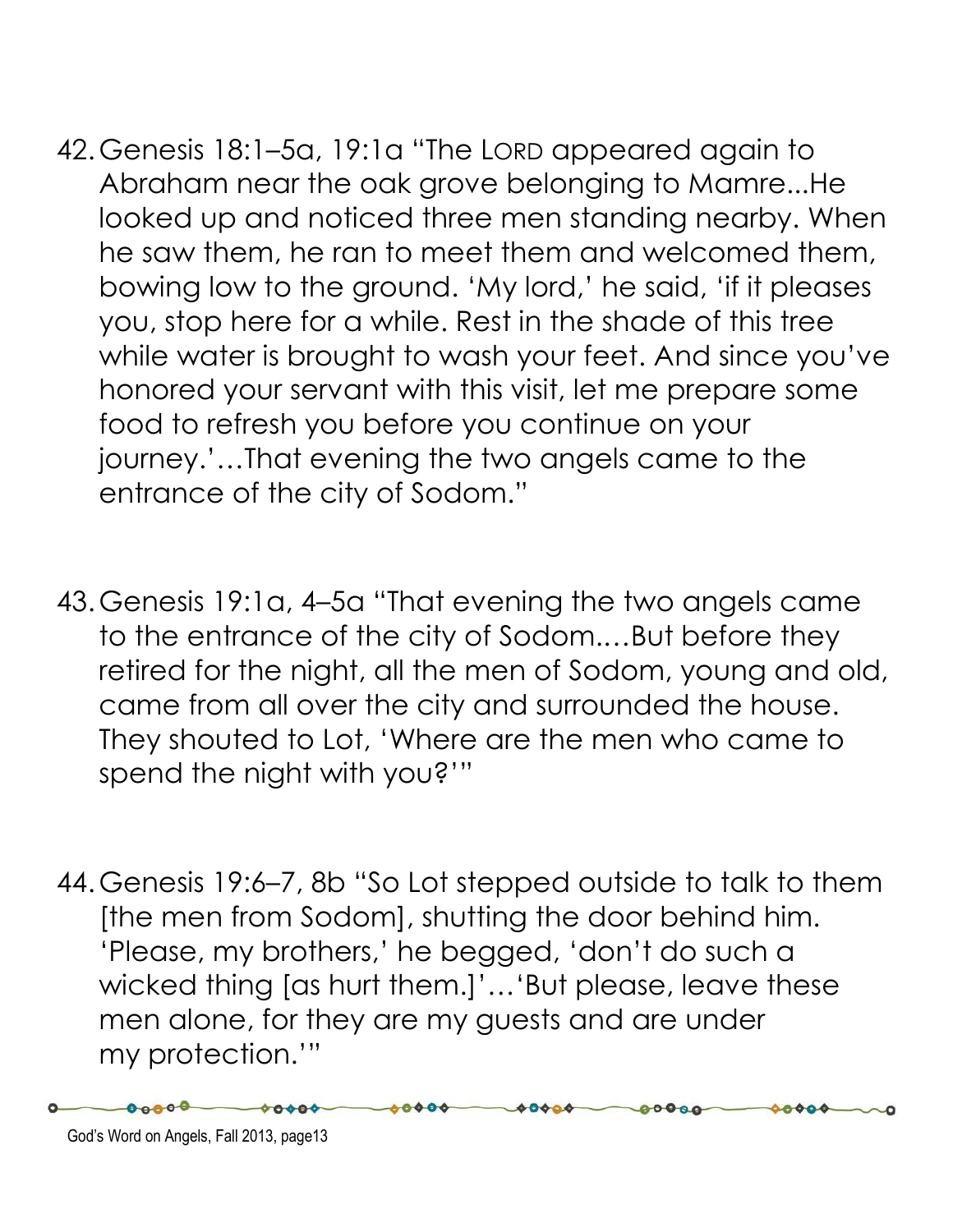- 45.Revelation 5:11–12 "Then I [John] looked again, and I heard the voices of thousands and millions of angels around the throne and of the living beings and the elders. And they sang in a mighty chorus: 'Worthy is the Lamb who was slaughtered—to receive power and riches and wisdom and strength and honor and glory and blessing.'"
- 46.2 Chronicles 18:18 "Then Micaiah continued, 'Listen to what the LORD says! I saw the LORD sitting on his throne with all the armies of heaven around him, on his right and on his left.'"
- 47.Matthew 25:31 "But when the Son of Man comes in his glory, and all the angels with him, then he will sit upon his glorious throne."
- 48.Revelation 5:1–2 "Then I saw a scroll in the right hand of the one [God] who was sitting on the throne. There was writing on the inside and the outside of the scroll, and it was sealed with seven seals. And I saw a strong angel, who shouted with a loud voice: 'Who is worthy to break the seals on this scroll and open it?'"

 $0.000$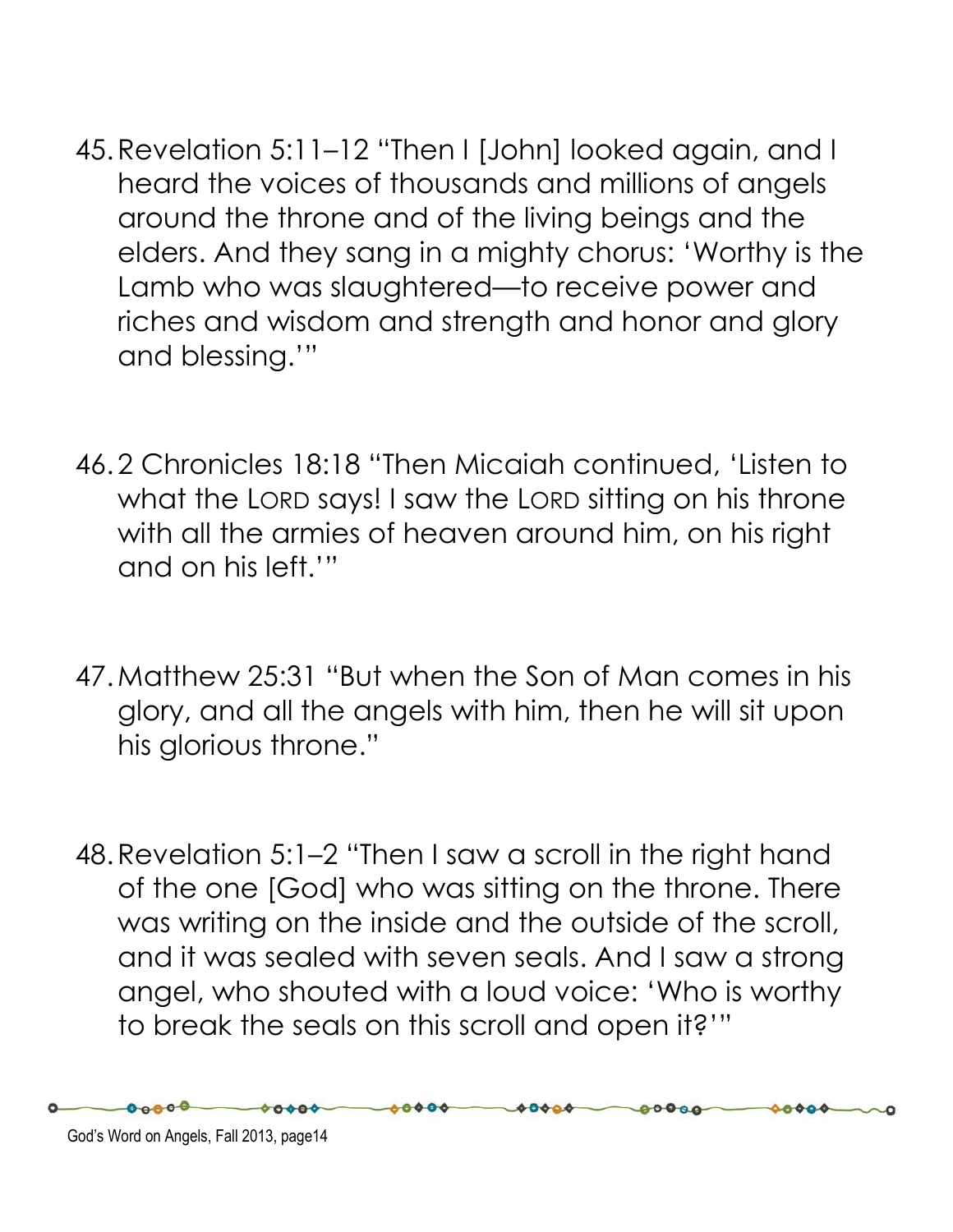49.Matthew 25:41 "Then the King will turn to those on the left and say, 'Away with you, you cursed ones, into the eternal fire prepared for the devil and his demons\*.'"

\*Greek his angels

50.Revelation 12:7–9 "Then there was war in heaven. Michael and his angels fought against the dragon and his angels. And the dragon lost the battle, and he and his angels were forced out of heaven. This great dragon—the ancient serpent called the devil, or Satan, the one deceiving the whole world—was thrown down to the earth with all his angels."

 $00000$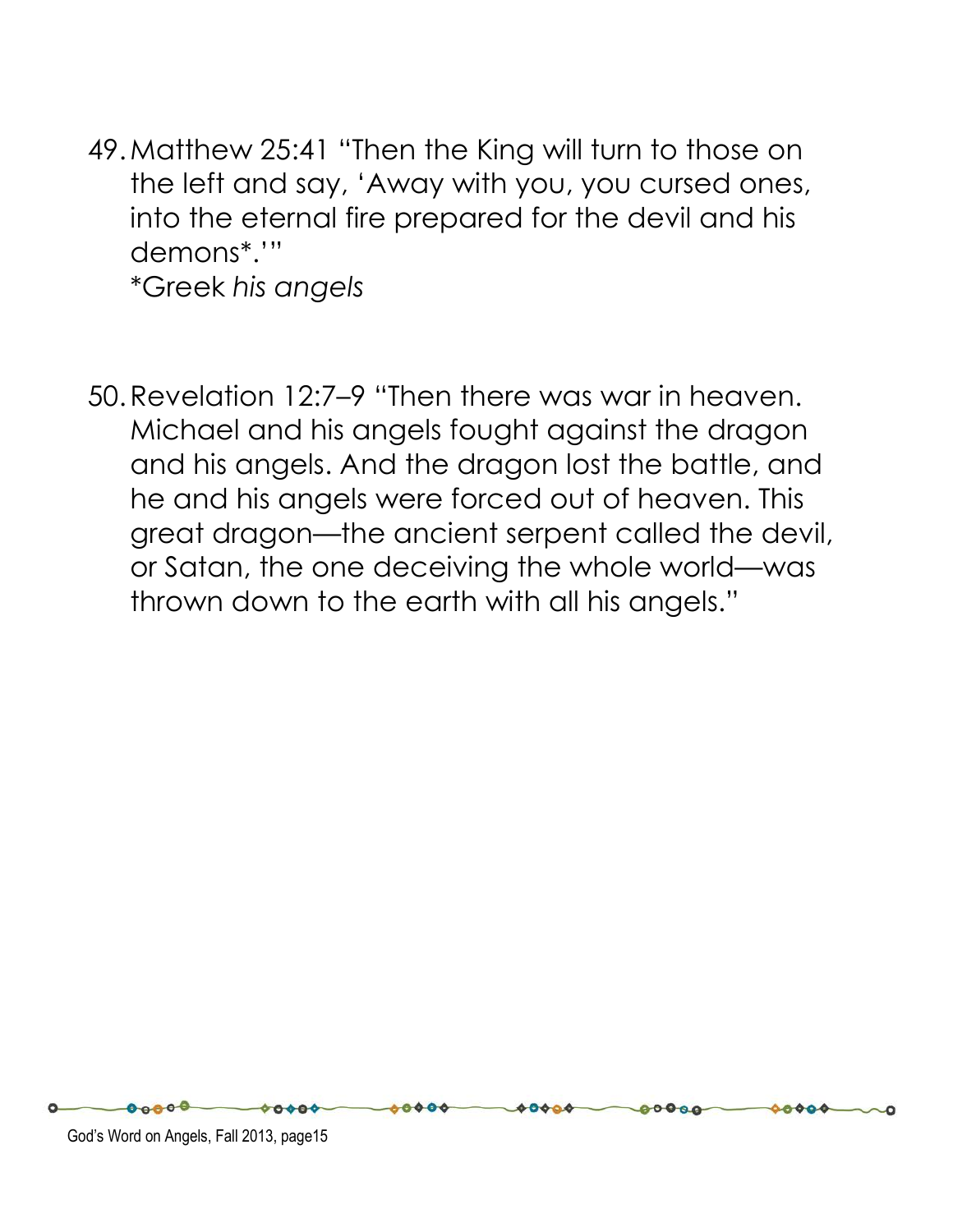# Angels in the Bible

#### How do angels serve God?

#### Angels \_\_\_\_\_\_\_\_\_\_\_\_\_\_\_\_\_\_\_\_\_\_\_\_\_\_\_\_\_\_\_\_\_\_\_\_\_\_\_\_\_\_\_\_\_\_\_\_\_\_\_\_\_\_\_\_\_\_\_\_\_\_\_\_\_\_\_\_

(After answering the questions in the section below, write a simple word or phrase in this blank.)

1. Luke 2:13 At Jesus' birth a large number of angels appeared from Heaven to  $\Box$  God.

2. Psalm 103:20 Angels praise the Lord. They are mighty warriors who \_\_\_\_\_\_\_\_\_\_\_ God's plans.

3. Mark 13:26–27 The Son of Man [Jesus] will come back in clouds with great power and glory. He will send His angels all around the earth. The angels will \_\_\_\_\_\_\_\_\_\_\_\_\_\_\_\_\_\_\_\_ His chosen people from every part of the earth and Heaven.

4. Genesis 19:1, 13 The Lord sent two angels into Sodom. Their job was to the city and its people because of all the evil there.

5. Matthew 13:41–42 The Son of Man [Jesus] will send out His angels to remove all who cause sin and do evil. The angels will **Example 20** them into the fiery furnace where they will feel pain.

#### How do angels serve people?

#### A. Angels bring **A.** Angels bring **A.** Angels bring **A.** Angels bring **A.** Angels bring **A.** Angels **A.** Angels **A.** Angels **A.** Angels **A.** Angels **A.** Angels **A.** Angels **A.** Angels **A.** Angels **A.** Angels **A.** Angels **A**

(After answering the questions in the section below, write a simple word or phrase in this blank.)

6. Matthew 1:20 An angel of the Lord came to Joseph in a dream and \_\_\_\_\_\_\_\_\_\_ to him not to be afraid to take Mary as his wife because the baby inside her was from the Holy Spirit.

7. Matthew 2:13 An angel of the Lord came to Joseph in a dream. He \_\_\_\_\_\_\_\_ to Joseph that he should get up and take the child and his mother to Egypt. Joseph should stay in Egypt until the angel told him to return.

8. Matthew 2:19–20 After Herod died, an angel of the Lord came to Joseph in a dream again. This time he \_\_\_\_\_\_\_\_\_\_ to Joseph that he should take Jesus and his mother back to Israel because the people who were trying to kill him were dead.

 $-00000 - 00000 - 00000 - 00000 - 00000 - 00000$ 

9. Luke 1:19 The angel Gabriel told Zechariah that God had sent him to \_\_\_\_\_\_\_\_\_ Zechariah the good news (about becoming a father).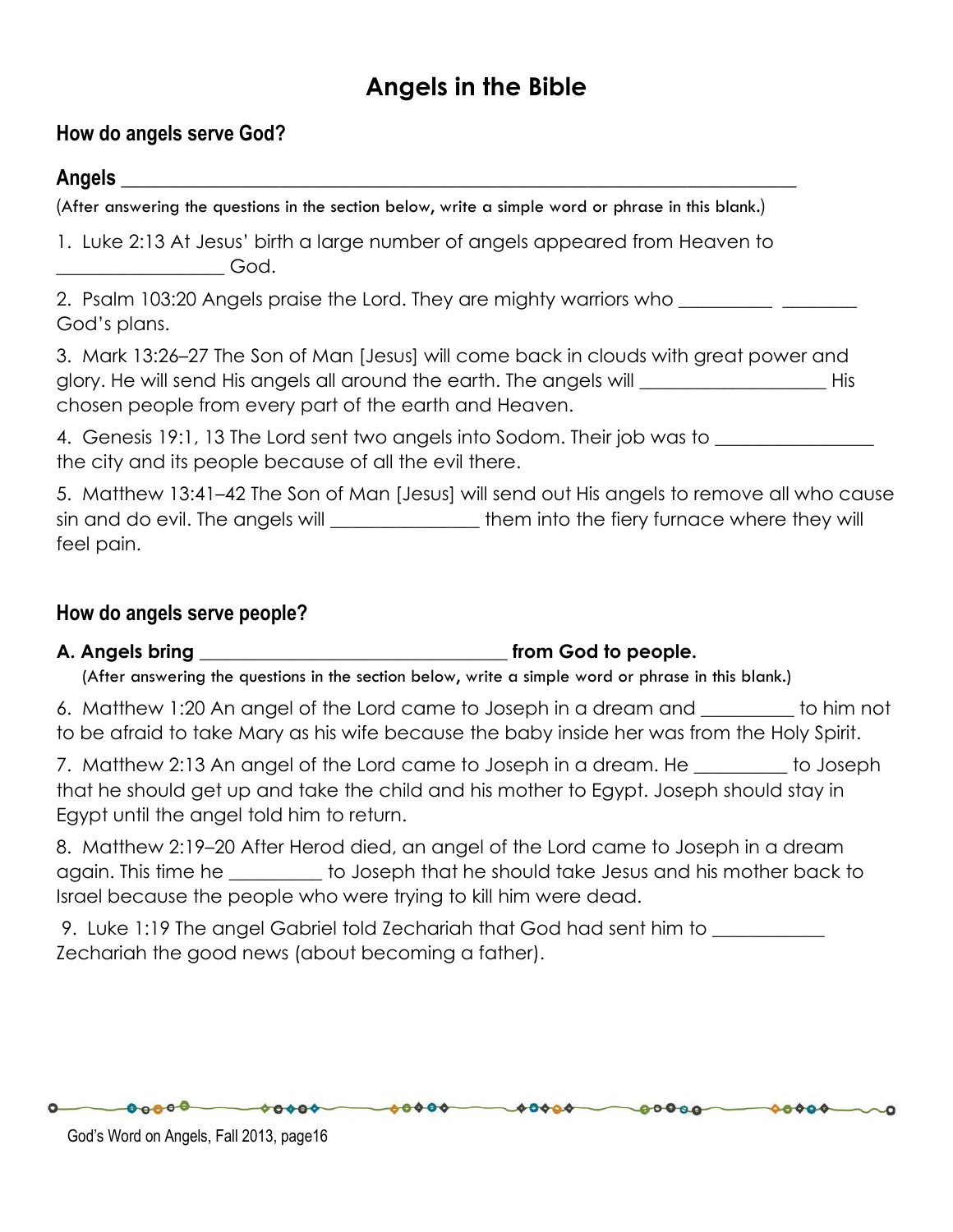B. Angels **B.** Angels **B.** Angels

(After answering the questions in the section below, write a simple word or phrase in this blank.)

10. 2 Kings 1:15 The Lord's angel told Elijah not to be afraid but to \_\_\_\_\_\_\_ with the king's captain to see the king.

11. Genesis 24:7b Abraham told his servant that the Lord would send His angel \_\_\_\_\_ him to the place where he would find a wife for Abraham's son.

12. Acts 8:26 An angel told Philip to get ready and \_\_\_\_\_\_ \_\_\_\_\_\_\_\_\_\_\_\_\_\_ down the desert road that runs from Jerusalem to Gaza.

13. Luke 2:10–11 An angel told the shepherds not to be afraid, but that he was bringing them good and joyful news. He told them the exact town, Bethlehem, \_\_\_\_\_\_\_\_\_\_\_\_\_\_\_\_\_\_\_\_ Jesus, the Savior, Messiah and Lord had been born.

C. Angels \_\_\_\_\_\_\_\_\_\_\_\_\_\_\_\_\_\_\_\_\_\_\_\_\_\_\_\_\_\_\_\_\_\_\_\_\_\_\_\_\_\_\_\_\_\_\_\_\_\_\_\_\_\_\_\_\_\_\_ people.

(After answering the questions in the section below, write a simple word or phrase in this blank.)

14. Exodus 23:20 God promised the children of Israel that He was sending an angel ahead of them to \_\_\_\_\_\_\_\_\_\_\_\_\_\_\_\_\_\_\_\_\_\_them as they traveled and lead them to the place God had prepared.

15. Psalm 91:1, 11 God has put his angels in charge of you who live in the shelter of the Most High [God]. His angels will \_\_\_\_\_\_\_\_\_\_\_\_\_\_\_\_\_\_\_\_\_\_\_\_\_\_\_\_\_\_\_ you wherever you go.

16. Matthew 18:10, 14 God cares so much about children that Jesus says that

|                   | angels are always in God's presence. God does not want even one |  |  |
|-------------------|-----------------------------------------------------------------|--|--|
| child to be lost. |                                                                 |  |  |

17. Genesis 19:11 When an angry crowd of men tried to break into Lot's house, two angels \_\_\_\_\_\_\_\_\_\_\_\_\_\_\_\_\_\_\_\_\_\_\_\_\_\_\_ the men's eyes so they gave up trying to get inside.

#### D. Angels \_\_\_\_\_\_\_\_\_\_\_\_\_\_\_\_\_\_\_\_\_\_\_\_\_\_\_\_\_\_\_\_\_\_\_\_\_\_\_\_\_\_\_\_\_\_\_\_\_\_\_\_\_\_\_\_\_\_\_\_\_\_\_ people.

(After answering the questions in the section below, write a simple word or phrase in this blank.)

| 18. 1 Kings 19:5–8 An angel came to Elijah while he slept. Two times the angel touched him to |            |
|-----------------------------------------------------------------------------------------------|------------|
| wake him up. He gave Elijah food and water. The food                                          | him enough |
| for his long walk.                                                                            |            |

19. Hebrews 1:14 Angels are spirits that God sent to **Example 20** people who will receive salvation.

20. Luke 16:22a When the poor man died, the angels \_\_\_\_\_\_\_\_\_\_\_\_ him to be with Abraham.

21. Mark 1:13 After Jesus was tempted by Satan, angels came and took of Him.

 $0 0 0000 - 00000 - 00000 - 00000 - 00000 - 00000 - 00000$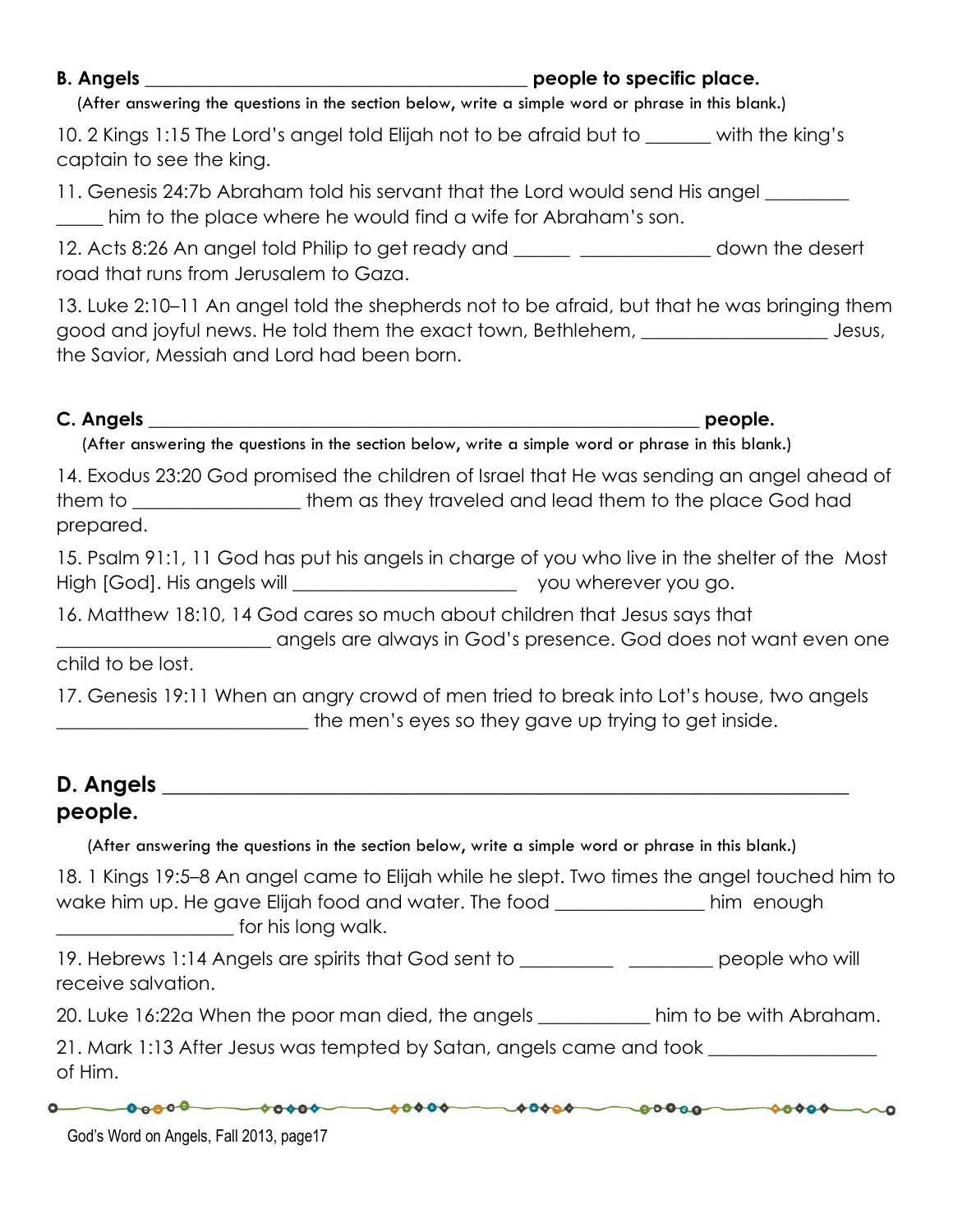#### E. Angels give people and the state of  $\mathbf{C}$

\_\_\_\_\_\_\_\_\_\_\_\_\_\_\_\_\_\_\_\_\_\_\_\_\_\_\_\_\_\_.

(After answering the questions in the section below, write a simple word or phrase in this blank.)

- 22. Daniel 9:22 The angel Gabriel came to give Daniel insight and
- 23. Matthew 28:5–6a An angel \_\_\_\_\_\_\_\_\_\_\_\_\_\_\_\_\_\_\_\_\_\_\_\_\_\_\_\_ to the women about why Jesus was not in the tomb: because He had risen from the dead!
- 24. Acts 1:9–11 After Jesus was taken up into Heaven, two angels explained just \_\_\_\_\_\_\_\_\_ Jesus would come back: in the same way that they saw Him go up to Heaven in a cloud.
- 25. Acts 27:23–25 An angel stood by Paul, telling him the reason \_\_\_\_\_\_\_\_\_\_ he should not fear: because God would save his life and all those on the ship with him.

# F. Angels \_\_\_\_\_\_\_\_\_\_\_\_\_\_\_\_\_\_\_\_\_\_\_\_\_\_\_\_\_\_\_\_\_\_\_\_\_\_\_\_\_\_\_\_\_\_\_\_\_\_\_\_\_\_\_\_\_\_\_ people.

(After answering the questions in the section below, write a simple word or phrase in this blank.)

- 26. Numbers 20:16a When the children of Israel cried out to the Lord, God sent an angel to \_\_\_\_\_\_\_\_\_\_\_\_\_\_\_\_ them \_\_\_\_\_\_\_\_ of Egypt.
- 27. Psalm 34:7 The angel of the Lord is a \_\_\_\_\_\_\_\_\_\_\_\_\_\_\_\_\_\_ for all who fear Him. His angel \_\_\_\_\_\_\_\_\_\_\_\_\_\_\_ and \_\_\_\_\_\_\_\_\_\_\_\_\_\_\_\_\_them.
- 28. Daniel 6:22a, 27b God sent His angel to shut the lions' mouths. He \_\_\_\_\_\_\_\_\_\_\_\_\_\_\_\_\_ Daniel from the power of the lions.
- 29. Acts 5:18–19 An angel of the Lord \_\_\_\_\_\_\_\_\_\_\_\_\_\_\_\_\_\_\_ the doors of the jail where the apostles were locked up. He brought them out.
- 30. Acts 12:11 God sent an angel to \_\_\_\_\_\_\_\_\_\_\_\_\_\_\_\_\_\_ Peter from Herod and what the Jewish leaders wanted to do to harm him.

## What do angels look like?

## A. They can either be **a computer**  $\mathbf{A}$  and  $\mathbf{A}$  and  $\mathbf{A}$  are  $\mathbf{A}$

(After answering the questions in the section below, write a simple word or phrase in this blank.)

- 31. Numbers 22:23a Balaam's donkey \_\_\_\_\_\_\_\_\_\_\_\_ the angel of the Lord standing in the road.
- 32. Numbers 22:31a The Lord let Balaam \_\_\_\_\_\_\_\_\_\_\_\_ the angel of the Lord. Until then, the angel was invisible to Balaam.

 $-00000 - 00000 - 00000 - 00000 - 00000$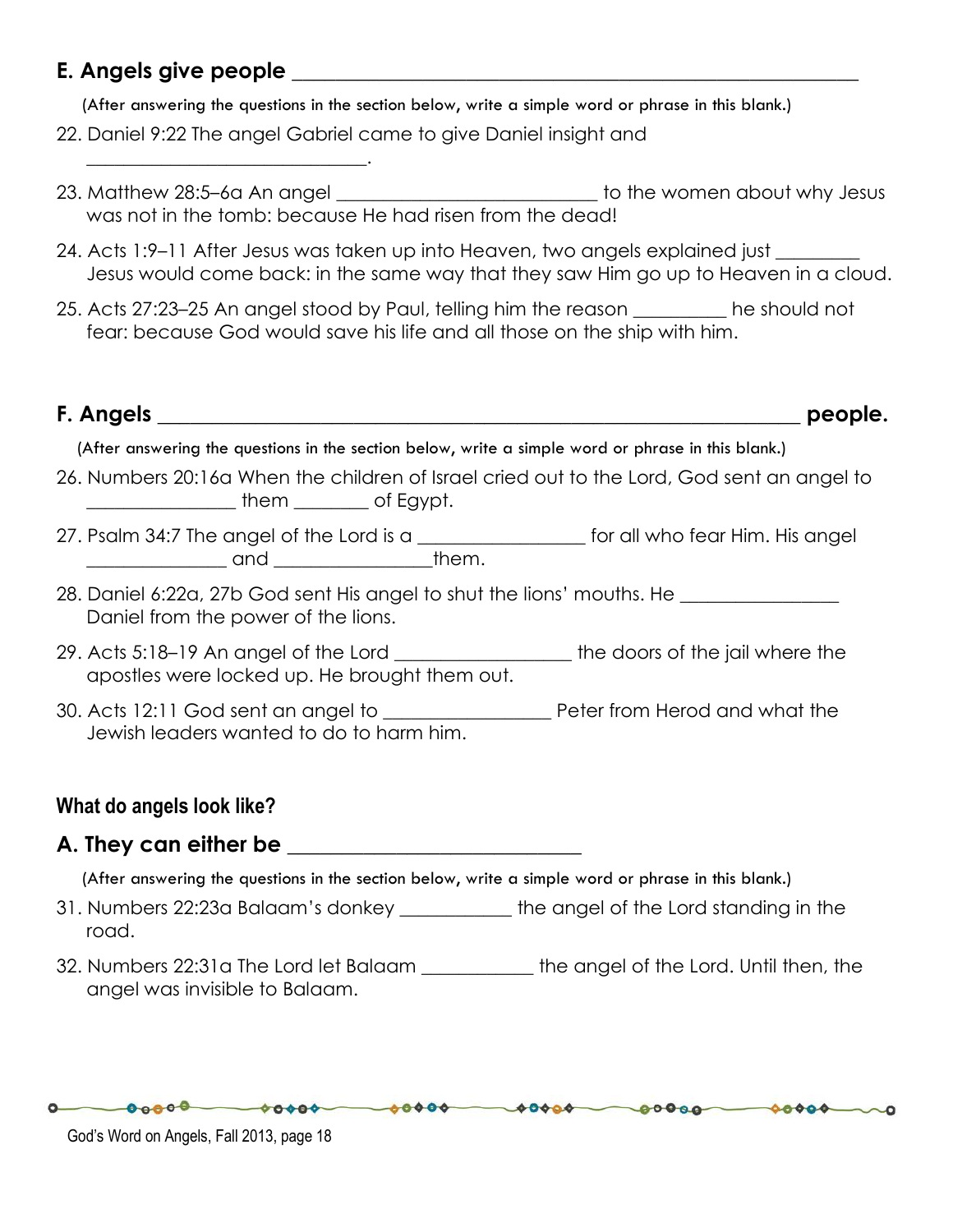#### B. Or they cannot be **with a set of the set of the set of the set of the set of the set of the set of the set o**

(After answering the questions in the section below, write a simple word or phrase in this blank.)

- 33. Numbers 22:34a Balaam told the angel that he did \_\_\_\_\_\_\_\_\_\_\_\_ \_\_\_\_\_\_\_\_\_\_\_\_\_\_ that the angel had been standing in the road, or way.
- 34. 2 Kings 6:16–17 Before the Lord opened the young man's eyes, he could \_\_\_\_\_\_\_ that the hillside around them was filled with horses and chariots of fire.
- C. They either appear and the state of the state of the state of the state of the state of the state of the state of the state of the state of the state of the state of the state of the state of the state of the state of t

(After answering the questions in the section below, write a simple word or phrase in this blank.)

- 35. Judges 13:6 A woman told her husband that a man of God appeared to her and what he looked like. She said that his face looked like one of God's angels,  $\overline{\phantom{a}}$  to see.
- 36. Matthew 28:2–4 The face of the angel who rolled away the stone at the entrance to Jesus' tomb shone like \_\_\_\_\_\_\_\_\_\_\_\_\_\_\_\_\_\_. His clothes were as white as snow. The guards shook with  $\blacksquare$  when they saw him.
- 37. Luke 1:11–12 When Zechariah saw the angel of the Lord, he was shaken and overwhelmed with \_\_\_\_\_\_\_\_\_\_\_\_\_\_\_\_\_.
- 38. 2 Thessalonians 1:7 When the Lord Jesus appears from Heaven, He will have His \_\_\_\_\_\_\_\_\_\_\_\_\_\_\_\_\_\_\_\_\_\_\_\_\_\_\_ angels with Him.
- 39. 2 Peter 2:11 The angels are greater in  $\qquad \qquad \text{and}$ than other supernatural beings.
- 40. Revelation 5:2a John saw a strategies of the same angel with a loud voice.

## D. Or like  $\Box$

(After answering the questions in the section below, write a simple word or phrase in this blank.)

- 41. Hebrews 13:2 We are told to show hospitality to \_\_\_\_\_\_\_\_\_\_\_\_\_\_\_\_\_\_\_\_\_\_\_\_\_\_\_\_\_ because when some people have done this, they have actually welcomed angels without knowing it.
- 42. Genesis 18:1–5a, 19:1a Abraham was sitting at the door of his tent. He looked up and saw three \_\_\_\_\_\_\_\_\_\_\_\_. The two angels later came to Sodom.
- 43. Genesis 19:1a, 4–5a Two angels came to Sodom, but the men of the city of Sodom asked Lot, "Where are the \_\_\_\_\_\_\_\_\_\_\_who came to you tonight?"

 $0 0 0000 - 00000 - 00000 - 00000 - 00000 - 00000 - 00000$ 

44. Genesis 19:6–7, 8b When Lot went outside to talk to the men of Sodom about the two angels (Genesis 19:1a) in his house, he said, "Please leave these \_\_\_\_\_\_\_\_\_\_\_\_\_\_ alone.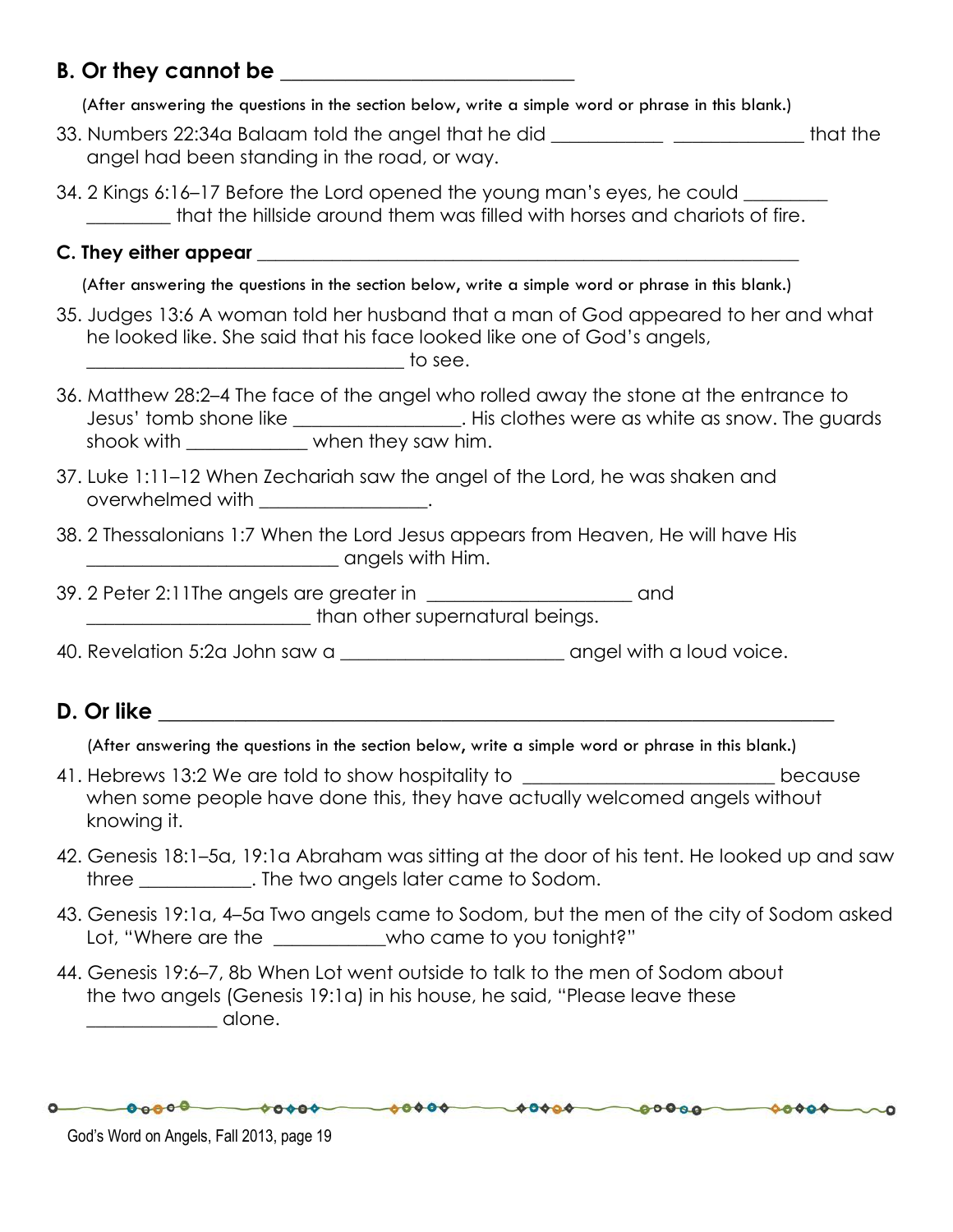#### To whom do angels pledge their loyalty or allegiance?

#### A. Either to was a set of the set of  $\mathcal{A}$

(After answering the questions in the section below, write a simple word or phrase in this blank.)

- 45. Revelation 5:11–12 Thousands and millions of angels were around the throne. The angels sang with loud voices that the \_\_\_\_\_\_\_\_\_\_\_\_\_\_\_ was worthy.
- 46. 2 Chronicles 18:18 The prophet Micaiah saw the \_\_\_\_\_\_\_\_\_\_\_\_\_\_\_\_ sitting on His throne. All the heavenly armies were standing on His right and on His left.
- 47. Matthew 25:31 The \_\_\_\_\_\_\_\_\_\_ of \_\_\_\_\_\_\_\_\_ will come again in His great glory. All His angels will come with Him.
- 48. Revelation 5:1–2 John saw a strong angel. The angel shouted in a loud voice. He asked who was worthy to break the seals and open the scroll that was in the hand of the \_\_\_\_\_\_\_\_\_\_\_ sitting on the throne.

#### $B.$  Or to  $\blacksquare$

(After answering the questions in the section below, write a simple word or phrase in this blank.)

- 49. Matthew 25:41The fire that burns forever was prepared for the \_\_\_\_\_\_\_\_\_\_\_\_\_\_\_ and his angels, sometimes called demons.
- 50. Revelation 12:7–9 There was war in Heaven. This \_\_\_\_\_\_\_\_\_\_\_\_\_ \_\_\_\_\_\_\_\_\_\_\_\_\_\_\_\_ the ancient serpent called the Devil or \_\_\_\_\_\_\_\_\_\_\_\_, was thrown down to the earth along with all his angels.

 $-0.0000 - 00000 - 00000 - 00000 - 00000 - 00000$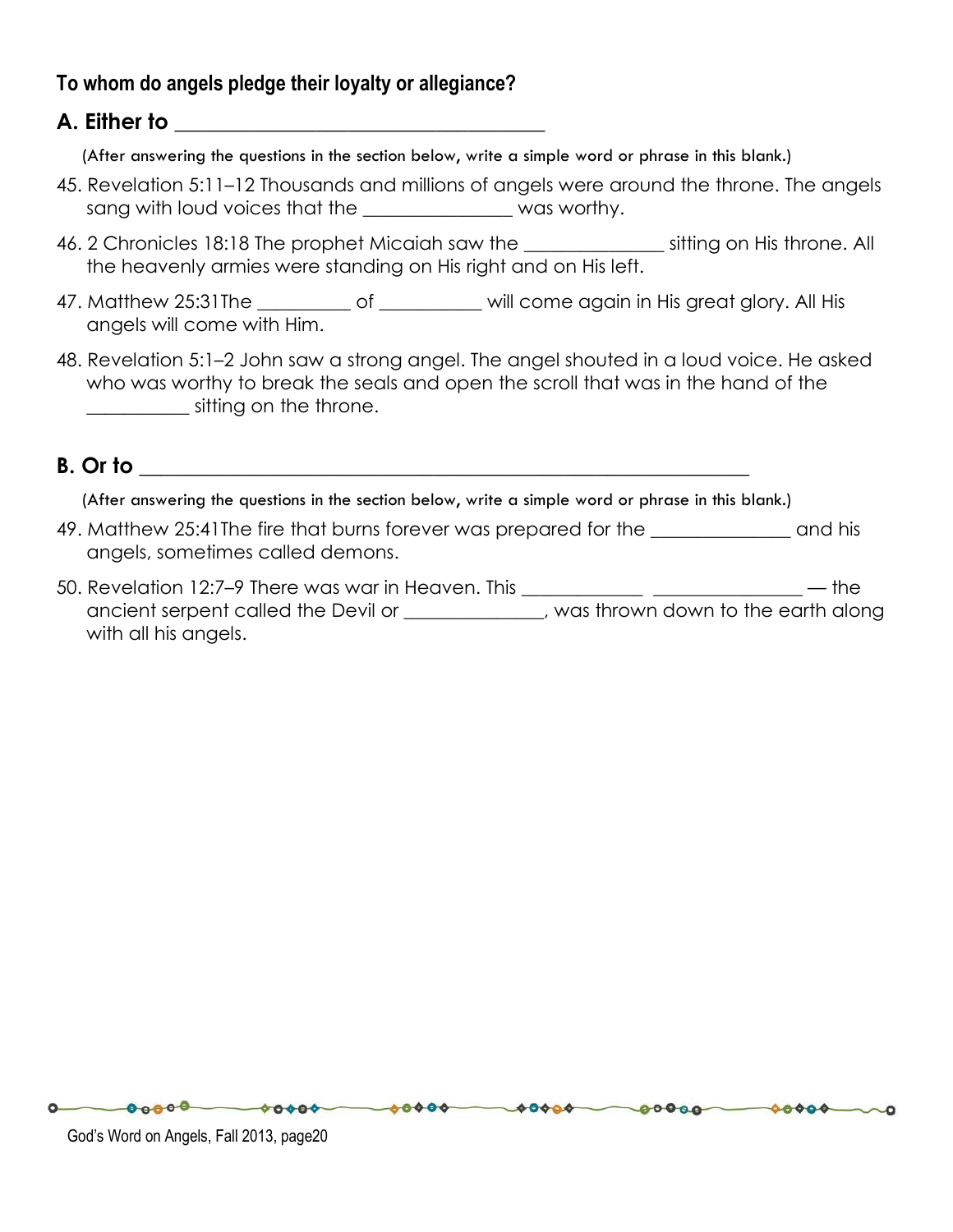## What do you think about angels?

Below please check the boxes beside all the answers you think are correct about angels.

If you have time left over, draw a picture of an angel in the box.

| Angels serve God by<br>Praising Him.<br>Doing what He tells them to do.                                     | This is how I imagine an angel: |
|-------------------------------------------------------------------------------------------------------------|---------------------------------|
| Gathering up people who love God.                                                                           |                                 |
| Never hurting anyone.                                                                                       |                                 |
| Destroying cities.                                                                                          |                                 |
| Throwing evil people into a fiery furnace.                                                                  |                                 |
| Angels serve people by                                                                                      |                                 |
| Bringing messages from God.                                                                                 |                                 |
| Guiding people to certain places.                                                                           |                                 |
| Protecting and guarding people.<br>Helping, taking care of, and giving                                      |                                 |
| strength to people.                                                                                         |                                 |
| Giving people understanding                                                                                 |                                 |
| and explanations.                                                                                           |                                 |
| Granting their wishes.                                                                                      |                                 |
| Rescuing, saving, or bringing<br>people out of trouble.                                                     |                                 |
|                                                                                                             |                                 |
| Angels look                                                                                                 |                                 |
| Sweet, feminine, or childlike.                                                                              |                                 |
| Like warriors.                                                                                              |                                 |
| Powerful and strong.<br>See-through like a ghost.                                                           |                                 |
| As bright as lightening.                                                                                    |                                 |
| Awesome and frightening.                                                                                    |                                 |
| Like men.                                                                                                   |                                 |
| Like strangers.                                                                                             |                                 |
| Like a cross between birds                                                                                  |                                 |
| and people, with large wings.<br>Invisible to people. (not seen)                                            |                                 |
| Visible to people. (seen)                                                                                   |                                 |
|                                                                                                             |                                 |
| Angels are on the side of                                                                                   |                                 |
|                                                                                                             |                                 |
|                                                                                                             |                                 |
| God<br>Satan<br>After doing the topical Bible study on angels, you can try again. Do you think your answers |                                 |

 $0 - 00000 - 00000 - 00000 - 00000 - 00000 - 00000$ 

will be different then?\_\_\_\_\_\_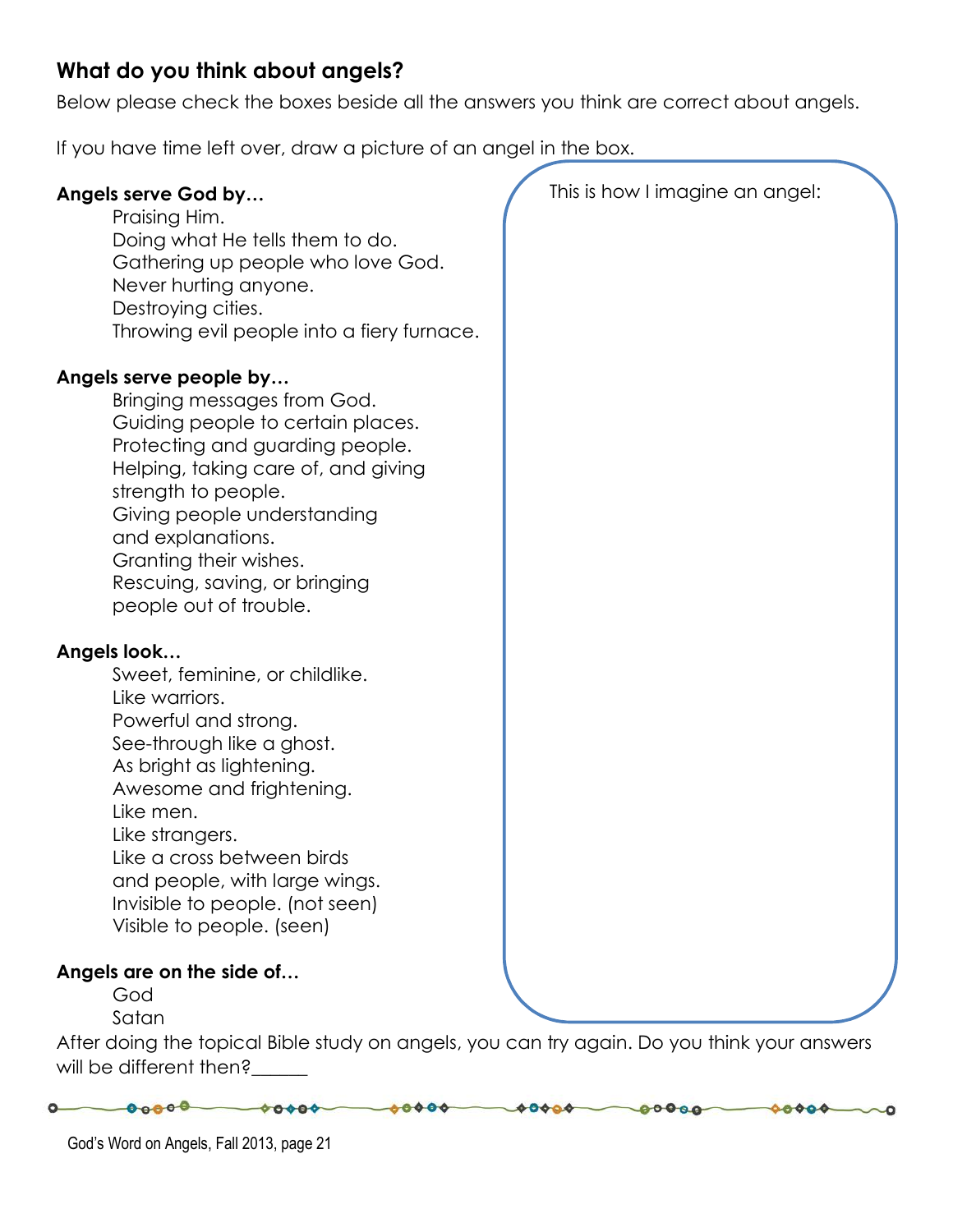## What do you know that the Bible says about angels?

Below draw a line through all the incorrect answers about angels.

If you have time left over, draw a picture of an angel.

| Angels serve God by<br>Praising Him.<br>Doing what He tells them to do.<br>Gathering up people who love God.<br>Never hurting anyone.<br>Destroying cities.<br>Throwing evil people into a fiery furnace.                                                                                                                                   | God's Word describes angels like this: |
|---------------------------------------------------------------------------------------------------------------------------------------------------------------------------------------------------------------------------------------------------------------------------------------------------------------------------------------------|----------------------------------------|
| Angels serve people by<br>Bringing messages from God.<br>Guiding people to certain places.<br>Protecting and guarding people.<br>Helping, taking care of, and giving<br>strength to people.<br>Giving people understanding<br>and explanations.<br>Granting their wishes.<br>Rescuing, saving, or bringing<br>people out of trouble.        |                                        |
| Angels look<br>Sweet, feminine, or childlike.<br>Like warriors.<br>Powerful and strong.<br>See-through like a ghost.<br>As bright as lightening.<br>Awesome and frightening.<br>Like men.<br>Like strangers.<br>Like a cross between birds<br>and people, with large wings.<br>Invisible to people. (not seen)<br>Visible to people. (seen) |                                        |
| Angels are on the side of<br>God<br>Satan                                                                                                                                                                                                                                                                                                   |                                        |

Compare your answers and pictures from before and after you did this topical Bible study. Did any of your ideas about angels change? \_\_\_\_\_\_\_\_\_If so, which ones are different now?

\_\_\_\_\_\_\_\_\_\_\_\_\_\_\_\_\_\_\_\_\_\_\_\_\_\_\_\_\_\_\_\_\_\_\_\_\_\_\_\_\_\_\_\_\_\_\_\_\_\_\_\_\_\_\_\_\_\_\_

 $0\longrightarrow 0.0000\longrightarrow 0.0000\longrightarrow 0.0000\longrightarrow 0.0000\longrightarrow 0.0000\longrightarrow 0.0000\longrightarrow 0.0000\longrightarrow 0.0000\longrightarrow 0.0000\longrightarrow 0.0000\longrightarrow 0.0000\longrightarrow 0.0000\longrightarrow 0.0000\longrightarrow 0.0000\longrightarrow 0.0000\longrightarrow 0.0000\longrightarrow 0.0000\longrightarrow 0.0000\longrightarrow 0.0000\longrightarrow 0.0000\longrightarrow 0.0000\longrightarrow 0.0000\longrightarrow 0.0000\longrightarrow 0.0000\longrightarrow$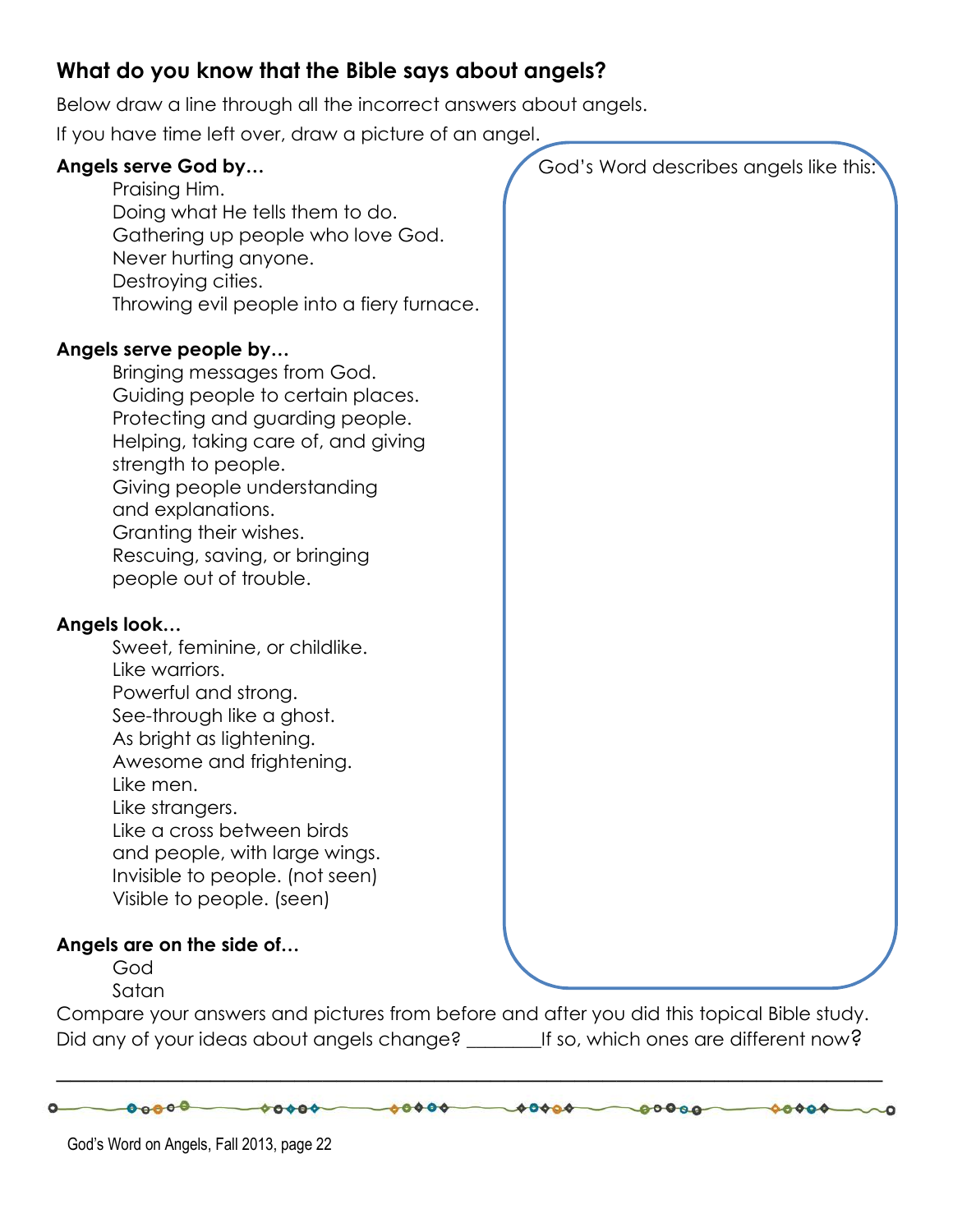# Survey Answer Key:

(Incorrect answers are crossed out.)

#### Angels serve God by…

Praising Him. Doing what He tells them to do. Gathering up people who love God. Never hurting anyone. Destroying cities. Throwing evil people into a fiery furnace.

#### Angels serve people by…

Bringing messages from God. Guiding people to certain places. Protecting and guarding people. Helping, taking care of, and giving strength to people.

Giving people understanding and explanations.

 Granting their wishes. Rescuing, saving, or bringing people out of trouble.

#### Angels look…

**Sweet, feminine, or childlike.** Like warriors. Powerful and strong. See-through like a ghost. As bright as lightening. Awesome and frightening. Like men. Like strangers.

Like a cross between birds and people, with large wings. (Seraphim, cherubim, and the four living creatures around God's throne seem to be the only creatures with wings, but please study this further in the Bible for yourselves!) Invisible to people. (not seen) Visible to people. (seen)

 $-00000$ 

 $00000$ 

 $-00000$ 

#### Angels are on the side of…

God Satan

 $-0.0000 - 00000 - 00000$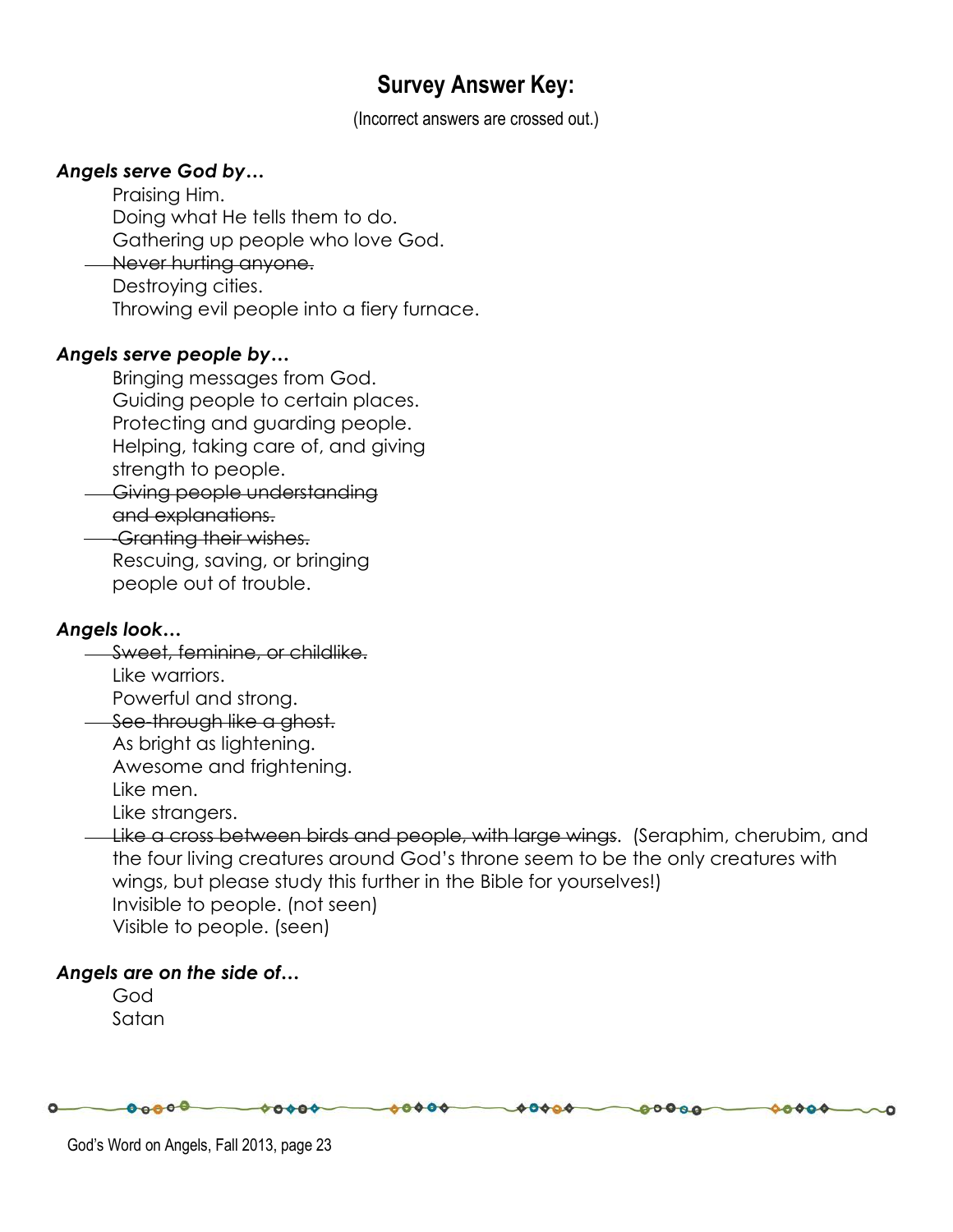If you have time, sing at least a verse or two of songs that talk about angels. These words to well-known Christmas carols have a Biblical perspective on angels.

1. Hark, the Herald Angels Sing by Charles Wesley

Hark the herald angels sing, "Glory to the newborn King! Peace on earth and mercy mild, God and sinners reconciled." Joyful, all ye nations rise; Join the triumph of the skies. With the angelic host proclaim: "Christ is born in Bethlehem!" Hark! The herald angels sing, "Glory to the newborn King!"

 $-0000$ 

 $00000 -$ 

 $00000$ 

 $00000-$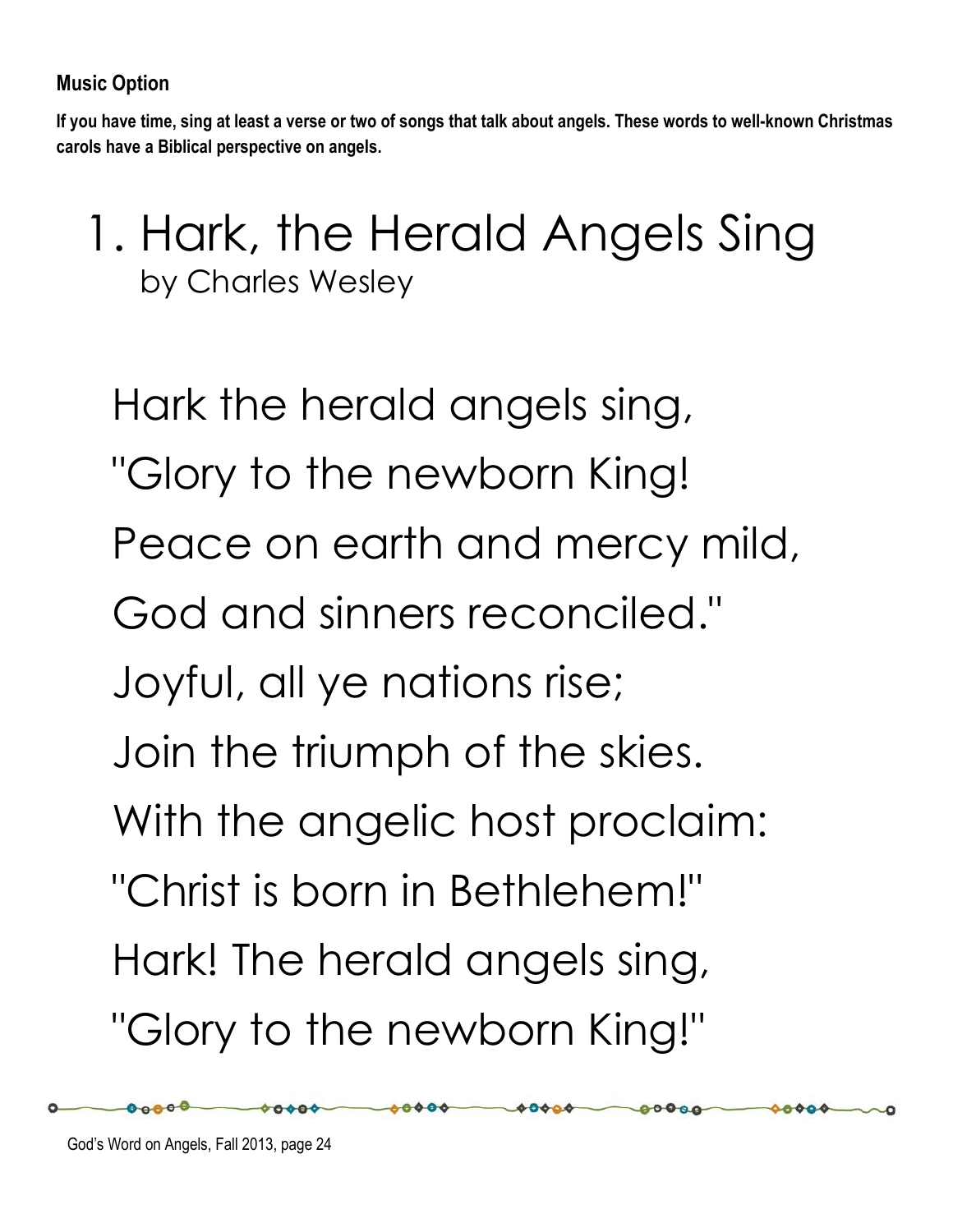2. The First Noel by William B. Sandys

The First Noel, the Angels did say Was to certain poor shepherds in fields as they lay,

In fields where they lay keeping their sheep On a cold winter's night that was so deep.

Noel, Noel, Noel, Noel Born is the King of Israel!

00000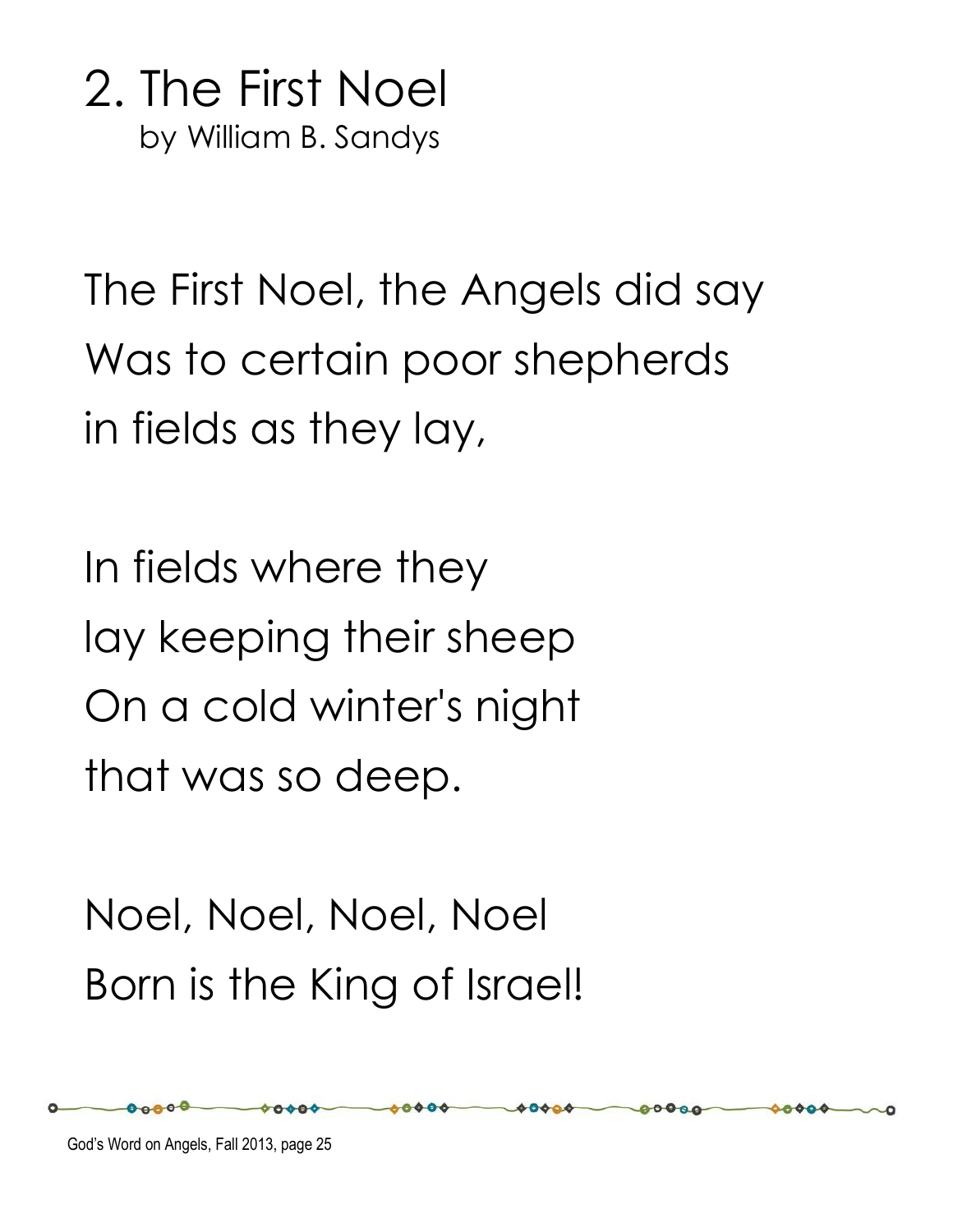3. While Shepherds Watched Their Flocks by Night by Nahum Tate

While shepherds watched Their flocks by night All seated on the ground The angel of the Lord came down And glory shone around And glory shone around.

"Fear not," he said, For mighty dread Had seized their troubled minds. "Glad tidings of great joy I bring To you and all mankind, To you and all mankind."

 $-00000$ 

 $00000 -$ 

 $00000$ 

 $00000$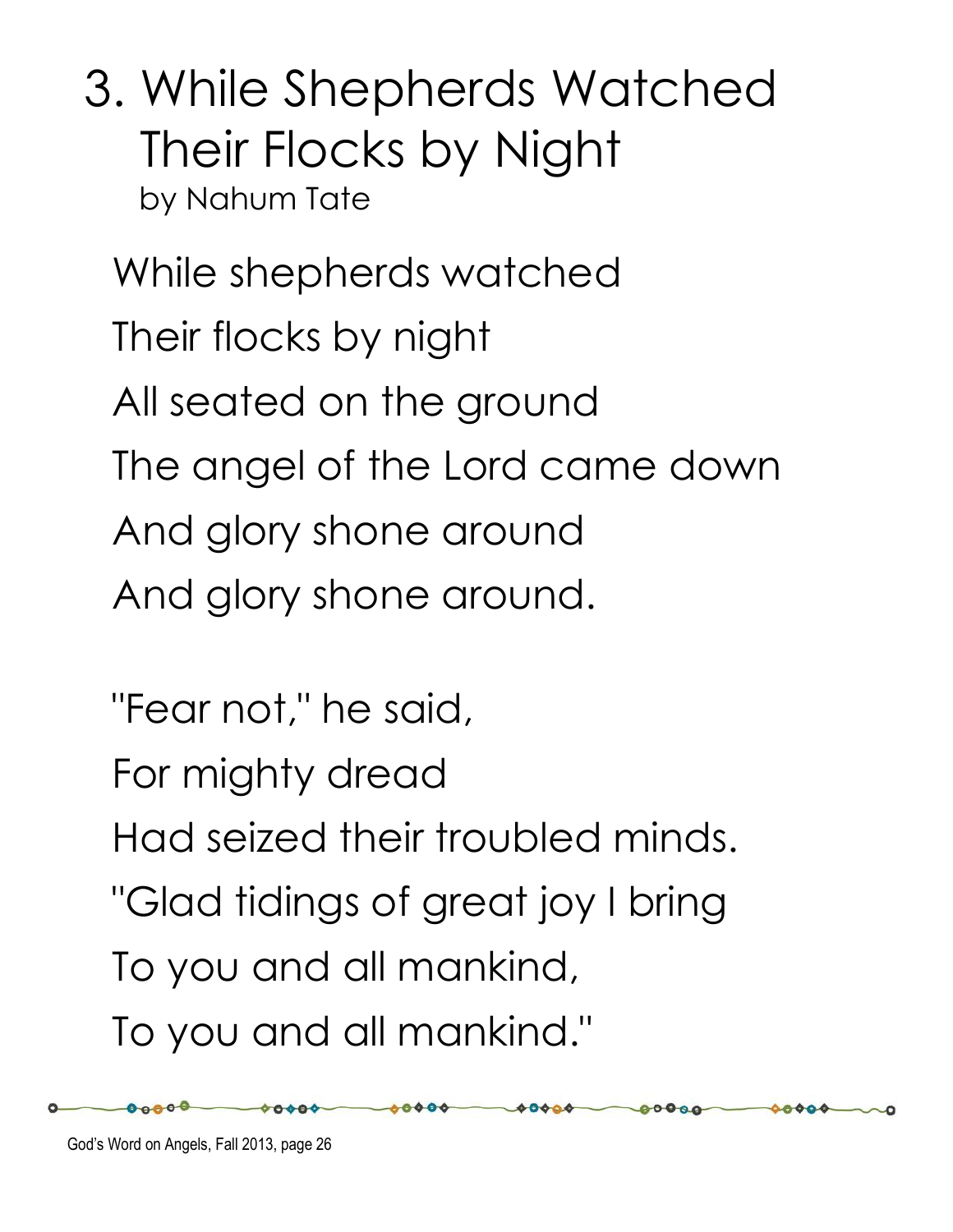Angel Word Search Hints: 1.) Each blue box shows the beginning of a word. 2.) Look for words going forward, backward, down, up, and diagonally!

| G            | B            | $\mathsf{S}$ | A            | H.           | $\mathbf O$  | $\mathbf{I}$     | M            | X            | W            | N            | $\mathbf O$  | $\mathbf B$  | $\mathsf{U}$ | $\mathbf{I}$ | G            | Q            | P            | H            | $\boldsymbol{\mathsf{X}}$ |
|--------------|--------------|--------------|--------------|--------------|--------------|------------------|--------------|--------------|--------------|--------------|--------------|--------------|--------------|--------------|--------------|--------------|--------------|--------------|---------------------------|
| W            | T.           | $\mathsf{V}$ | $\mathbf{J}$ | P            | B            | $\mathsf{S}$     | E            | $\mathsf{R}$ | $\mathbf v$  | E            | $\mathsf{S}$ | G            | $\mathbf O$  | D            | B            | G            | N            | O            | A                         |
| F            | N            | E            | G            | $\mathsf{C}$ | E            | $\blacktriangle$ | N            | B            | P            | $\mathbf R$  | J            | A            | N            | U            | P            | Q            | G            | B            | W                         |
| $\mathsf R$  | B            | P            | U            | L            | D            | W                | $\mathsf C$  | $\mathsf{L}$ | H            | E            | L            | $\mathsf{P}$ | E            | $\mathsf{R}$ | D            | T            | $\mathbf C$  | Y            | G                         |
| $\mathbf T$  | E            | H            | T            | M            | $\mathbf{I}$ | N                | $\mathbf O$  | R            | M            | N            | M            | $\mathbf O$  | ${\bf R}$    | P            | M            | $\mathbf O$  | $\mathsf{S}$ | A            | $\mathsf{S}$              |
| M            | E.           | R            | D            | B            | E            | Y                | U            | $\mathsf{P}$ | E            | E            | $\mathbf O$  | W            | $\mathsf{S}$ | $\mathbf O$  | $\mathsf{S}$ | D            | N            | G            | Y                         |
| $\mathbf{I}$ | $\mathbf O$  | $\mathsf{S}$ | E            | E            | $\mathsf{N}$ | $\mathsf{s}$     | R            | G            | $\mathsf{S}$ | H            | N            | E            | $\mathbf B$  | Q            | $\mathbf T$  | $\mathsf{S}$ | $\mathbf{I}$ | N            | $\mathbf{I}$              |
| G            | $\mathbf{I}$ | Y            | $\mathsf{S}$ | $\mathbf v$  | $\mathbf{T}$ | A                | A            | $\mathsf{R}$ | $\mathsf{S}$ | T            | E.           | R            | G            | K            | $\mathbf{R}$ | E            | E            | O            | M                         |
| H            | D            | N            | $\mathbf{I}$ | A            | $\mathbf{I}$ | G                | G            | K            | E            | G            | Z            | F            | L            | X            | A            | D            | $\mathsf{C}$ | R            | X                         |
| $\mathbf T$  | $\mathsf{U}$ | B            | $\mathbf O$  | $\mathsf{S}$ | W            | $\mathsf{L}$     | E            | E            | N            | N            | B            | U            | $\mathsf{s}$ | E            | N            | $\mathbf{T}$ | E            | T            | ${\bf R}$                 |
| Y            | Z            | E            | E            | K            | H            | $\mathbf{I}$     | E            | Y            | G            | E            | $\mathsf{S}$ | $\mathsf{L}$ | Y            | $\mathbf{I}$ | G            | W            | L            | S            | $\mathsf{S}$              |
| F            | A            | $\mathsf{S}$ | B            | L            | $\mathbf R$  | $\mathbf{I}$     | $\pmb B$     | D            | E            | R            | $\mathbf{r}$ | $\mathbf{I}$ | A            | X            | $\mathsf E$  | M            | $\mathbf O$  | Y            | $\mathbf B$               |
| $\mathsf{L}$ | $\mathbf T$  | L            | M            | $\mathsf J$  | $\mathbf O$  | H                | $\mathsf{N}$ | M            | $\mathbf{R}$ | T            | X            | J            | $\mathsf{N}$ | K            | R            | $\mathbf O$  | $\mathsf R$  | X            | G                         |
| W            | $\mathbf O$  | $\mathbf{R}$ | $\mathsf{S}$ | H            | $\mathbf{I}$ | $\mathsf{P}$     | $\mathsf{S}$ | $\mathbf{I}$ | B            | $\mathsf{S}$ | G            | P            | A            | G            | $\mathsf{S}$ | $\mathsf{S}$ | E            | $\mathsf{V}$ | D                         |
| $\mathbf O$  | Q            | B            | K            | E            | $\mathbf O$  | L                | N            | $\mathbf O$  | N            | $\mathsf{S}$ | Q            | $\mathbf{T}$ | $\mathbf{I}$ | P            | E            | D            | D            | J            | $\mathbf R$               |
| $\mathsf{L}$ | K            | E            | $\mathbf O$  | L            | $\mathsf{S}$ | D                | R            | A            | $\mathsf{U}$ | G            | $\mathsf{S}$ | N            | E            | $\mathbf{I}$ | R            | $\mathsf{R}$ | G            | E            | N                         |
| $\mathsf J$  | $\mathbf O$  | H            | $\mathsf R$  | B            | R            | $\mathbf O$      | $\mathbf{I}$ | $\mathbf R$  | $\mathbf{R}$ | A            | W            | Y            | $\mathbf O$  | U            | W            | F            | $\mathsf{S}$ | M            | D                         |

Cross off the words listed below as you find them and circle them in the word search above.

Serves God Strong Strengthener Helper Encourage **Warrior** Warrior Guards Powerful Obedient Unseen Protects Messenger Worships Seen Seen Strangers Mighty Shining Guides Praises Deliverer Serves God Serves God Singers (Serves God Singers Singers Singers Singers Singers Singers Singers Singers Singers

 $00000$ 

00000

00000

 $00000$ 

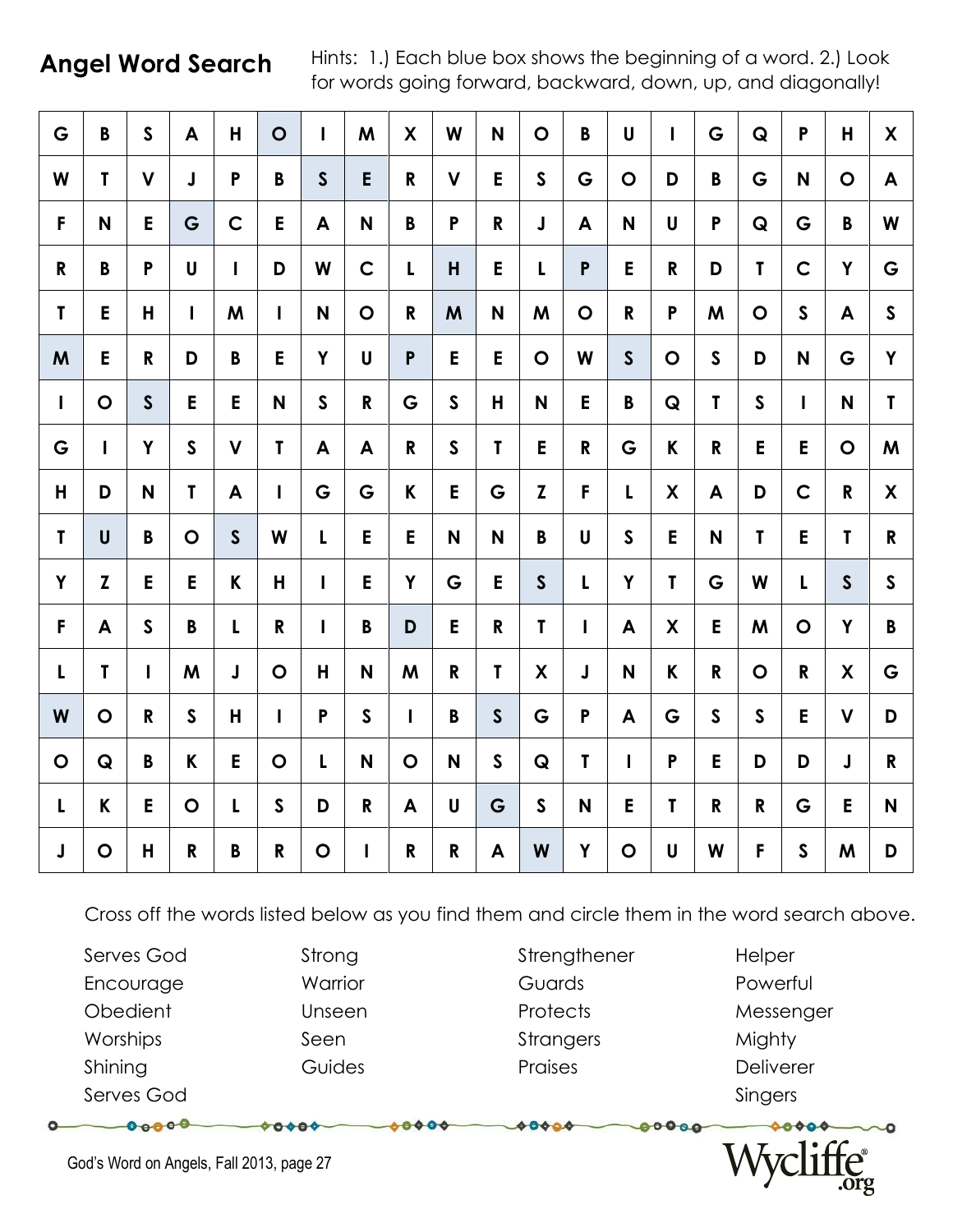Angel Word Search Hint: Words go forward, backward, down, up, and diagonally!

| G            | B            | $\mathsf{S}$ | A            | H            | $\mathbf O$  | $\mathbf{I}$ | M            | X            | W            | N            | $\mathbf O$  | B            | U            | $\mathbf{I}$              | G            | Q            | P            | H            | $\boldsymbol{\mathsf{X}}$ |
|--------------|--------------|--------------|--------------|--------------|--------------|--------------|--------------|--------------|--------------|--------------|--------------|--------------|--------------|---------------------------|--------------|--------------|--------------|--------------|---------------------------|
| W            | T            | $\mathsf{V}$ | J            | P            | B            | $\mathsf{S}$ | E            | R            | $\mathbf v$  | E            | $\mathsf{S}$ | G            | $\mathbf O$  | D                         | B            | G            | N            | $\mathbf O$  | $\blacktriangle$          |
| F            | N            | E            | G            | $\mathbf C$  | E            | A            | N            | B            | P            | $\mathsf{R}$ | J            | A            | N            | U                         | P            | Q            | G            | B            | W                         |
| R            | B            | P            | $\mathsf{U}$ | $\mathbf{I}$ | D            | W            | $\mathsf{C}$ | $\mathbf{L}$ | $\mathsf{H}$ | E            | L            | $\mathsf{P}$ | E            | R                         | D            | T            | $\mathsf{C}$ | Y            | G                         |
| $\mathbf{I}$ | E            | H            | I            | M            | $\mathbf{I}$ | N            | $\mathbf O$  | R            | M            | N            | M            | $\mathbf O$  | $\mathbf R$  | P                         | M            | $\mathbf O$  | $\mathsf{S}$ | A            | $\mathsf{S}$              |
| M            | E            | R            | D            | B            | E            | Y            | U            | P            | E            | E            | $\mathbf O$  | W            | $\mathsf{s}$ | $\mathbf O$               | $\mathsf{S}$ | D            | N            | G            | Y                         |
| $\mathbf{I}$ | $\mathbf O$  | $\mathsf{S}$ | E            | E            | $\mathsf{N}$ | $\mathsf{S}$ | $\mathsf R$  | G            | $\mathsf{S}$ | H            | N            | E            | $\pmb B$     | Q                         | T            | $\mathsf{S}$ | Т            | N            | T                         |
| G            | L            | Y            | $\mathsf{S}$ | $\mathbf V$  | $\mathbf{I}$ | A            | A            | $\mathsf R$  | $\mathsf{S}$ | $\mathbf{T}$ | E            | $\mathbf R$  | G            | K                         | $\mathsf R$  | E            | E            | $\mathbf O$  | M                         |
| H            | D            | N            | T            | A            | $\mathbf{I}$ | G            | G            | K            | E            | G            | Z            | F            | L            | X                         | A            | D            | $\mathsf{C}$ | R            | X                         |
| T            | U            | B            | $\mathbf O$  | $\mathsf{S}$ | W            | L            | E            | E            | N            | N            | B            | $\mathbf U$  | $\mathsf{s}$ | E                         | N            | T            | E            | T            | $\mathbf{R}$              |
| Y            | Z            | E            | E            | K            | H            | $\mathsf{I}$ | E            | Y            | G            | E            | $\mathsf{S}$ | L            | Y            | $\mathbf{I}$              | G            | W            | L            | $\mathsf{S}$ | $\mathsf{S}$              |
| F            | A            | $\mathsf{S}$ | B            | L            | $\mathbf R$  | $\mathbf{I}$ | B            | D            | E            | $\mathsf{R}$ | $\mathsf{T}$ | T            | A            | X                         | E            | M            | $\mathbf O$  | Y            | $\mathbf B$               |
| L            | $\mathbf{I}$ | L            | M            | J            | $\mathbf O$  | $\mathsf{H}$ | N            | M            | $\mathsf{R}$ | $\mathbf{I}$ | X            | J            | N            | $\boldsymbol{\mathsf{K}}$ | $\mathsf{R}$ | $\mathbf O$  | R            | X            | G                         |
| W            | $\mathbf O$  | $\mathbf R$  | $\mathsf{S}$ | H            | $\mathbf{I}$ | $\mathsf{P}$ | $\mathsf{s}$ | L            | B            | $\mathsf{S}$ | G            | $\mathsf{P}$ | A            | G                         | $\mathsf{S}$ | $\mathsf{S}$ | E            | $\mathbf V$  | D                         |
| $\mathbf O$  | Q            | B            | K            | E            | $\mathbf O$  | L            | N            | $\mathbf O$  | N            | $\mathsf{S}$ | Q            | $\mathbf{T}$ | $\mathbf{I}$ | P                         | E            | D            | D            | J            | $\mathbf R$               |
| $\mathbf{L}$ | K            | E            | $\mathbf O$  | L            | $\mathsf{S}$ | D            | R            | A            | U            | G            | $\mathsf{S}$ | N            | E            | T                         | R            | R            | G            | E            | N                         |
| J            | $\mathbf O$  | H            | $\mathsf R$  | B            | $\mathbf R$  | $\mathbf O$  | $\mathbf{I}$ | $\mathbf R$  | $\mathbf{R}$ | A            | W            | Y            | $\mathbf O$  | U                         | W            | F.           | $\mathsf{S}$ | M            | D                         |

Cross off the words listed below as you find them and circle them in the word search above.

0000

Serves God Strong Strengthener Helper Encourage **Warrior** Warrior Guards Powerful Obedient Unseen Protects Messenger Worships Seen Seen Strangers Mighty

 $\sim$ 

00000

Shining Guides Praises Deliverer

 $00000$ 

Singers

 $00000$ 



God's Word on Angels, Fall 2013, page 28

 $-00000$